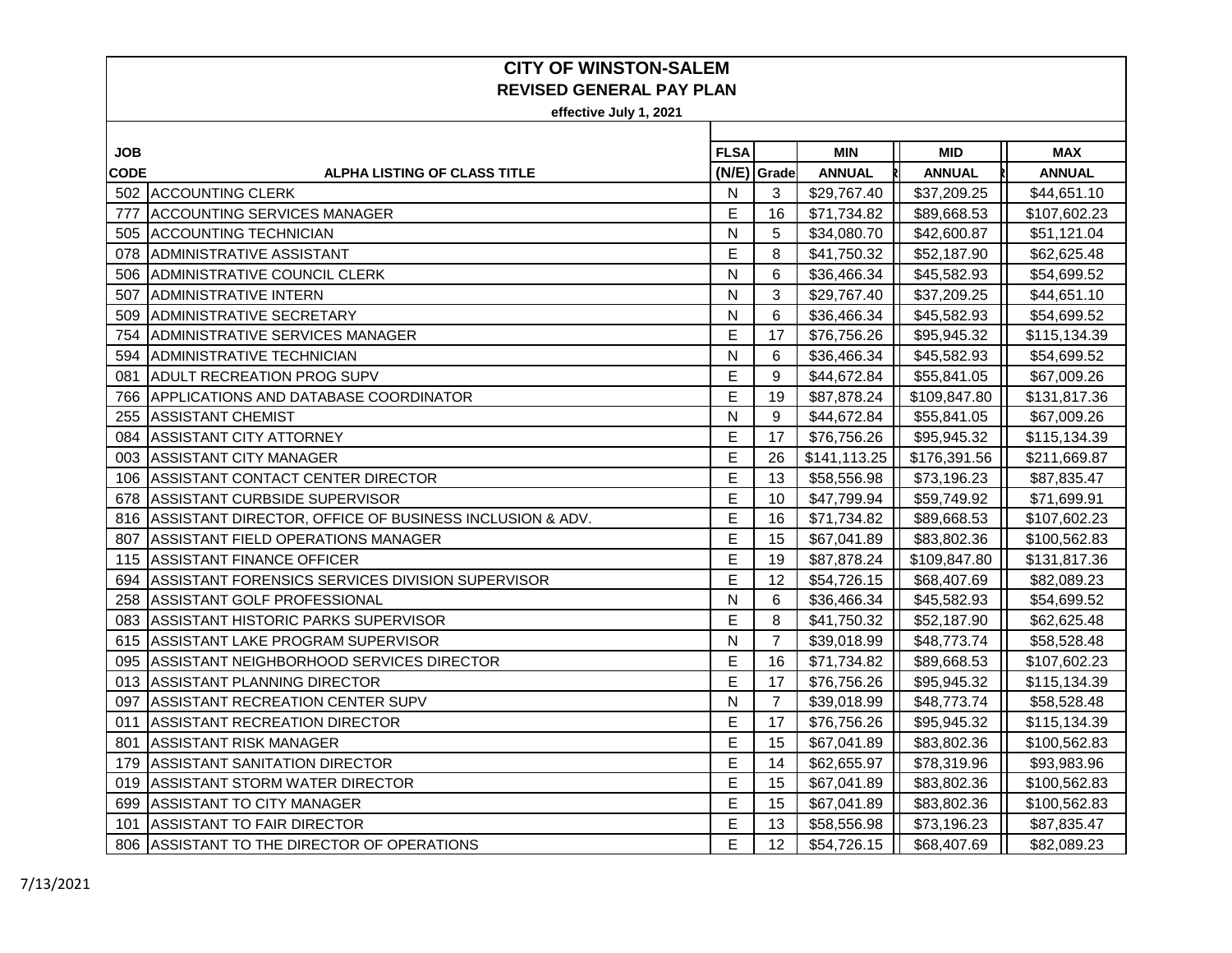| JOB         |                                                  | <b>FLSA</b>  |             | <b>MIN</b>    | <b>MID</b>    | <b>MAX</b>    |
|-------------|--------------------------------------------------|--------------|-------------|---------------|---------------|---------------|
| <b>CODE</b> | <b>ALPHA LISTING OF CLASS TITLE</b>              |              | (N/E) Grade | <b>ANNUAL</b> | <b>ANNUAL</b> | <b>ANNUAL</b> |
|             | 261 ASSISTANT TRAFFIC MAINT SUPV/MARKINGS        | N            | 10          | \$47,799.94   | \$59,749.92   | \$71,699.91   |
| 260         | ASSISTANT TRAFFIC MAINT SUPV/SIGNAL              | N            | 10          | \$47,799.94   | \$59,749.92   | \$71,699.91   |
| 004         | <b>ASSISTANT TRANSPORTATION DIRECTOR</b>         | E            | 18          | \$82,129.20   | \$102,661.49  | \$123,193.79  |
| 808         | ASSISTANT UTILITIES DIRECTOR - BUSINESS SERVICES | E            | 20          | \$94,029.72   | \$117,537.14  | \$141,044.57  |
| 179         | ASSISTANT UTILITIES DIRECTOR - OPERATIONS        | E            | 20          | \$94,029.72   | \$117,537.14  | \$141,044.57  |
| 809         | ASSISTANT UTILITIES DIRECTOR - SOLID WASTE       | E            | 20          | \$94,029.72   | \$117,537.14  | \$141,044.57  |
| 242         | ASSISTANT UTILITIES PLANT SUPERINTENDENT         | E            | 15          | \$67,041.89   | \$83,802.36   | \$100,562.83  |
| 606         | ASSOCIATE FLEET TECHNICIAN                       | N            | 4           | \$31,851.12   | \$39,813.90   | \$47,776.68   |
| 569         | <b>ATHLETICS DIRECTOR</b>                        | E            | 14          | \$62,655.97   | \$78,319.96   | \$93,983.96   |
| 198         | <b>AUXILIARY PROGRAMS COORDINATOR</b>            | E            | 11          | \$51,145.94   | \$63,932.42   | \$76,718.90   |
| 470         | <b>BACKGROUND INVESTIGATOR</b>                   | N            | 6           | \$36,466.34   | \$45,582.93   | \$54,699.52   |
| 486         | <b>BODY-WORN CAMERA ASSISTANT</b>                | N            | 6           | \$36,466.34   | \$45,582.93   | \$54,699.52   |
| 515         | <b>BOX OFFICE COORDINATOR</b>                    | E            | 10          | \$47,799.94   | \$59,749.92   | \$71,699.91   |
|             | 112 BUDGET EVALUATION ANALYST                    | E            | 12          | \$54,726.15   | \$68,407.69   | \$82,089.23   |
|             | 012 BUDGET EVALUATION DIRECTOR                   | E            | 21          | \$100,611.80  | \$125,764.75  | \$150,917.69  |
| 285         | <b>BUILDING CONSTRUCTION SPECIALIST</b>          | E            | 12          | \$54,726.15   | \$68,407.69   | \$82,089.23   |
| 272         | <b>BUILDING INSPECTOR</b>                        | $\mathsf{N}$ | 10          | \$47,799.94   | \$59,749.92   | \$71,699.91   |
|             | 287 BUILDING MAINT COORDINATOR - CUSTODIAL       | E            | 10          | \$47,799.94   | \$59,749.92   | \$71,699.91   |
| 289         | <b>BUILDING MAINT COORDINATOR - HVAC</b>         | E            | 10          | \$47,799.94   | \$59,749.92   | \$71,699.91   |
|             | 616 BUILDING MAINT MECHANIC                      | N            | 5           | \$34,080.70   | \$42,600.87   | \$51,121.04   |
| 271         | <b>BUILDING MAINT SUPERVISOR</b>                 | E            | 12          | \$54,726.15   | \$68,407.69   | \$82,089.23   |
| 820         | <b>BUSINESS ANALYST</b>                          | E            | 13          | \$58,556.98   | \$73,196.23   | \$87,835.47   |
|             | 810 BUSINESS INCLUSION MANAGER                   | E            | 14          | \$62,655.97   | \$78,319.96   | \$93,983.96   |
| 317         | <b>BUSINESS OFFICE COORDINATOR</b>               | E            | 13          | \$58,556.98   | \$73,196.23   | \$87,835.47   |
|             | 518 BUYER                                        | E            | 9           | \$44,672.84   | \$55,841.05   | \$67,009.26   |
| 446         | BUYER - CONSTRUCTION SPECIALIST                  | E            | 9           | \$44,672.84   | \$55,841.05   | \$67,009.26   |
| 570         | CAPITAL PROJECTS COORDINATOR                     | E            | 14          | \$62,655.97   | \$78,319.96   | \$93,983.96   |
| 445         | <b>CEMETERY SUPERVISOR</b>                       | E            | 11          | \$51,145.94   | \$63,932.42   | \$76,718.90   |
| 796         | <b>CENTRAL WAREHOUSE MANAGER</b>                 | N            | 14          | \$62,655.97   | \$78,319.96   | \$93,983.96   |
| 114         | <b>CHEMIST</b>                                   | E            | 10          | \$47,799.94   | \$59,749.92   | \$71,699.91   |
| 087         | CHIEF BUILDING OFFICIAL                          | E            | 17          | \$76,756.26   | \$95,945.32   | \$115,134.39  |
| 041         | <b>CHIEF FINANCIAL OFFICER</b>                   | E            | 24          | \$123,253.78  | \$154,067.22  | \$184,880.66  |
|             | 050 CHIEF INFORMATION OFFICER                    | E            | 24          | \$123,253.78  | \$154,067.22  | \$184,880.66  |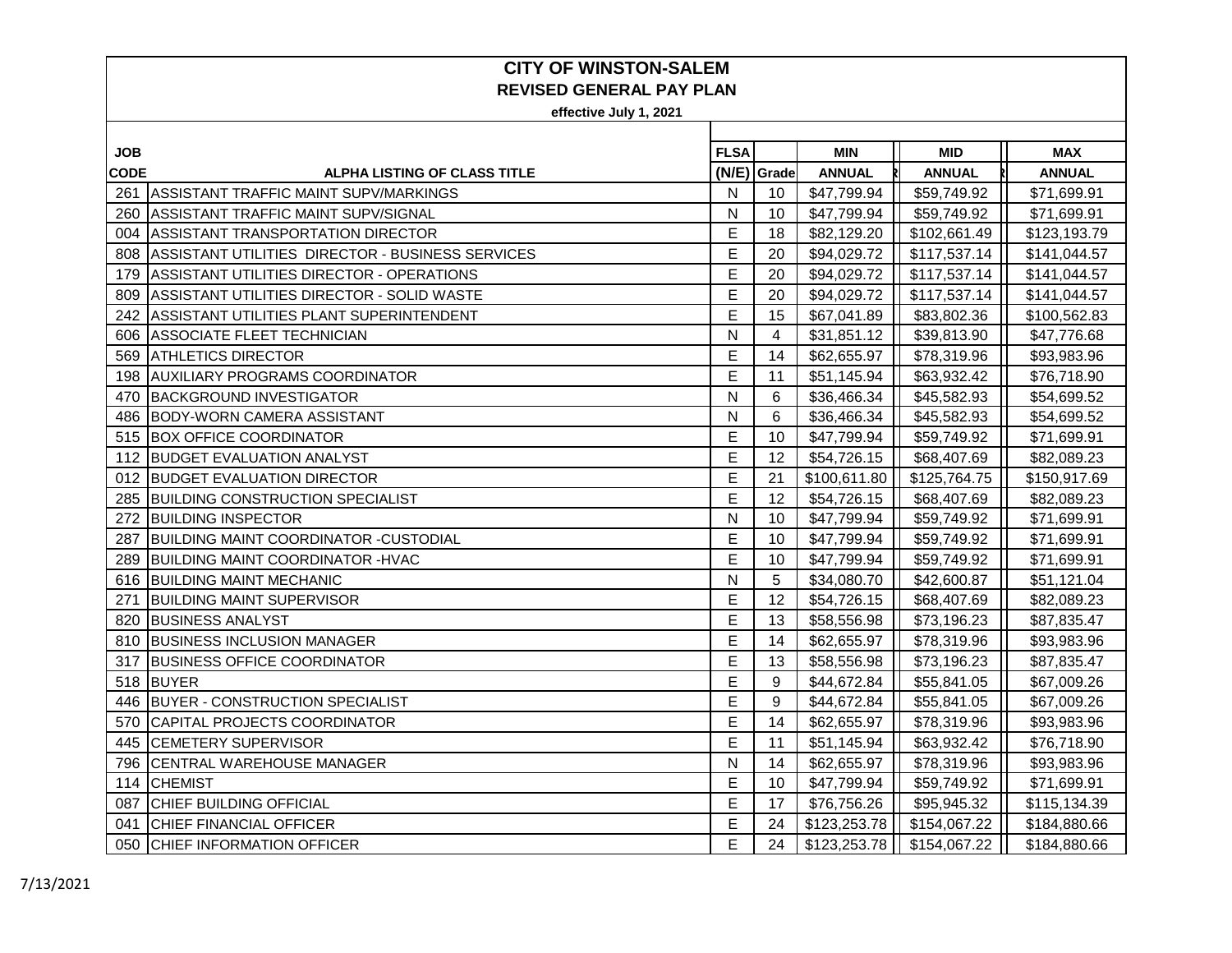| <b>JOB</b>  |                                            | <b>FLSA</b> |                | <b>MIN</b>    | <b>MID</b>    | <b>MAX</b>    |
|-------------|--------------------------------------------|-------------|----------------|---------------|---------------|---------------|
| <b>CODE</b> | <b>ALPHA LISTING OF CLASS TITLE</b>        | (N/E)       | Grade          | <b>ANNUAL</b> | <b>ANNUAL</b> | <b>ANNUAL</b> |
|             | 023 CITY CLERK                             | Е           | 13             | \$58,556.98   | \$73,196.23   | \$87,835.47   |
| 020         | <b>CITY ENGINEER</b>                       | Е           | 21             | \$100,611.80  | \$125,764.75  | \$150,917.69  |
| 129         | <b>CITY MANAGER OFFICE COORDINATOR</b>     | E           | 10             | \$47,799.94   | \$59,749.92   | \$71,699.91   |
|             | 116 CITY REVENUE COLLECTOR                 | E           | 16             | \$71,734.82   | \$89,668.53   | \$107,602.23  |
| 409         | <b>CITY SURVEYOR</b>                       | E           | 13             | \$58,556.98   | \$73,196.23   | \$87,835.47   |
|             | 018 CITY-COUNTY PURCHASING DIRECTOR        | E           | 18             | \$82,129.20   | \$102,661.49  | \$123,193.79  |
| 075         | <b>CITY-COUNTY UTILITIES DIRECTOR</b>      | E           | 24             | \$123,253.78  | \$154,067.22  | \$184,880.66  |
|             | 118 CIVIL ENGINEER                         | E           | 13             | \$58,556.98   | \$73,196.23   | \$87,835.47   |
| 130         | <b>CIVIL ENGINEER DESIGN MANAGER</b>       | E           | 17             | \$76,756.26   | \$95,945.32   | \$115,134.39  |
| 142         | <b>CIVIL ENGINEER FINANCE MANAGER</b>      | E           | 16             | \$71,734.82   | \$89,668.53   | \$107,602.23  |
| 814         | <b>CIVIL ENGINEER MANAGER</b>              | E           | 16             | \$71,734.82   | \$89,668.53   | \$107,602.23  |
| 119         | <b>CIVIL ENGINEERING COORDINATOR</b>       | E           | 13             | \$58,556.98   | \$73,196.23   | \$87,835.47   |
| 121         | <b>ICIVIL ENGINEERING SUPERVISOR</b>       | E           | 15             | \$67,041.89   | \$83,802.36   | \$100,562.83  |
| 212         | CODE ENFORCEMENT SENIOR PROJECT SUPERVISOR | E           | 13             | \$58,556.98   | \$73,196.23   | \$87,835.47   |
| 491         | COMMUNICATIONS TRAINING COORDINATOR        | N           | 9              | \$44,672.84   | \$55,841.05   | \$67,009.26   |
| 005         | COMMUNITY & BUSINESS DEVELOPMENT DIRECTOR  | Е           | 21             | \$100,611.80  | \$125,764.75  | \$150,917.69  |
| 704         | COMMUNITY ASSISTANCE LIAISON               | E           | 11             | \$51,145.94   | \$63,932.42   | \$76,718.90   |
| 350         | <b>COMMUNITY EDUCATOR</b>                  | N           | 8              | \$41,750.32   | \$52,187.90   | \$62,625.48   |
| 624         | <b>CONCRETE FINISHER</b>                   | N           | 6              | \$36,466.34   | \$45,582.93   | \$54,699.52   |
| 279         | CONSTRUCTION INSPECTOR                     | N           | 9              | \$44,672.84   | \$55,841.05   | \$67,009.26   |
| 280         | CONSTRUCTION INSPECTOR SUPERVISOR          | E           | 13             | \$58,556.98   | \$73,196.23   | \$87,835.47   |
| 216         | CONSTRUCTION MANAGEMENT PROJECT SUPERVISOR | Е           | 12             | \$54,726.15   | \$68,407.69   | \$82,089.23   |
| 157         | CONTACT CENTER DIRECTOR                    | E           | 16             | \$71,734.82   | \$89,668.53   | \$107,602.23  |
| 596         | CONTACT CENTER TEAM LEAD                   | E           | $\overline{7}$ | \$39,018.99   | \$48,773.74   | \$58,528.48   |
| 522         | <b>CRAFT SHOP COORDINATOR</b>              | N           | $\overline{7}$ | \$39,018.99   | \$48,773.74   | \$58,528.48   |
| 524         | <b>CRAFT SHOP WORKER</b>                   | N           | 3              | \$29,767.40   | \$37,209.25   | \$44,651.10   |
| 850         | <b>CREW COORDINATOR - C&amp;M</b>          | N           | 8              | \$41,750.32   | \$52,187.90   | \$62,625.48   |
| 851         | <b>CREW COORDINATOR - LANDSCAPE</b>        | N           | 8              | \$41,750.32   | \$52,187.90   | \$62,625.48   |
| 852         | <b>CREW COORDINATOR - METER</b>            | N           | 8              | \$41,750.32   | \$52,187.90   | \$62,625.48   |
| 853         | <b>CREW COORDINATOR - PFM</b>              | N           | 8              | \$41,750.32   | \$52,187.90   | \$62,625.48   |
| 854         | <b>CREW COORDINATOR - REC</b>              | N           | 8              | \$41,750.32   | \$52,187.90   | \$62,625.48   |
| 855         | <b>CREW COORDINATOR - SANITATION</b>       | N           | 8              | \$41,750.32   | \$52,187.90   | \$62,625.48   |
|             | 856 CREW COORDINATOR - SEWER CCTV          | N           | 8              | \$41,750.32   | \$52,187.90   | \$62,625.48   |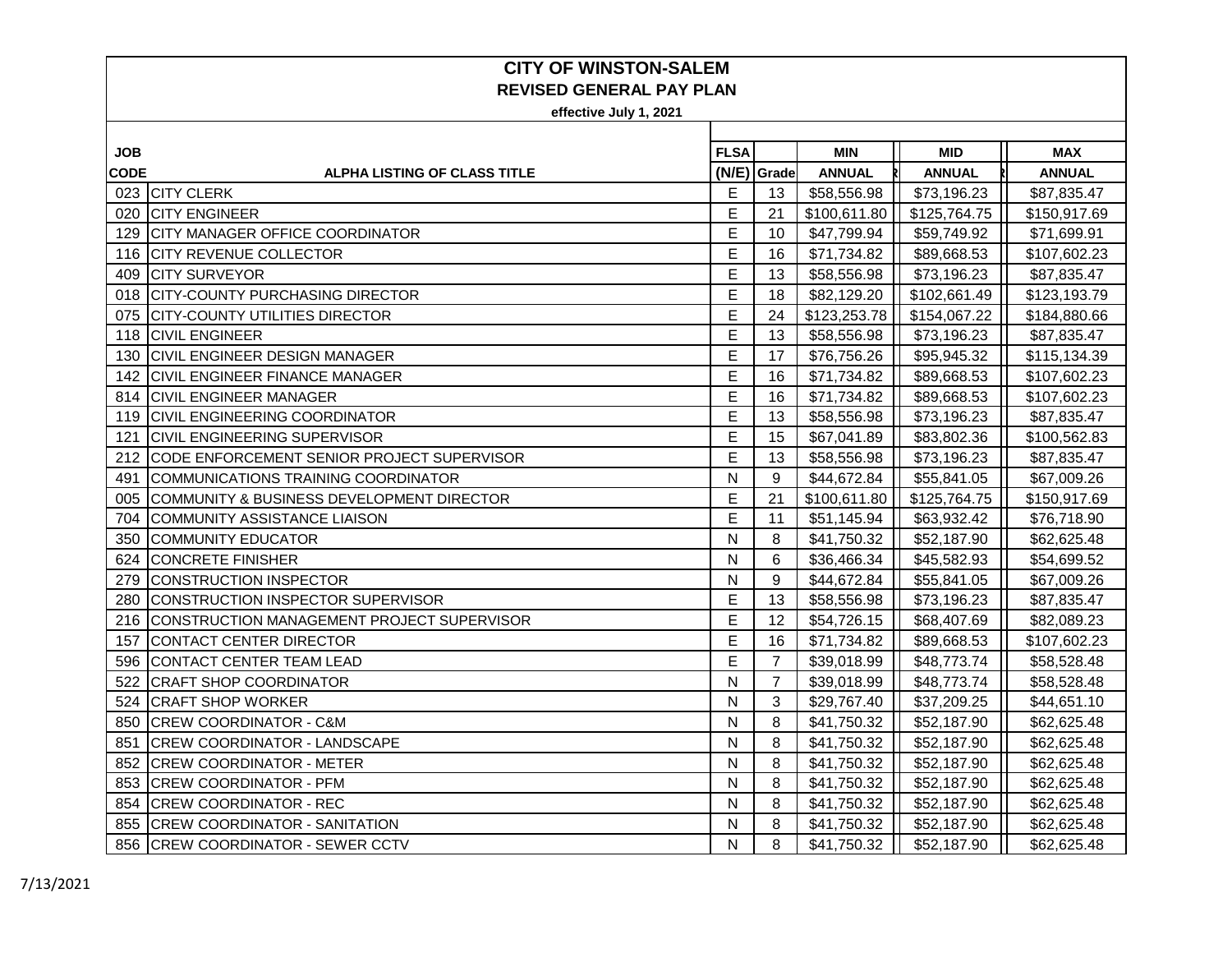| <b>JOB</b>  |                                                           | <b>FLSA</b> |       | <b>MIN</b>    | <b>MID</b>    | <b>MAX</b>    |
|-------------|-----------------------------------------------------------|-------------|-------|---------------|---------------|---------------|
| <b>CODE</b> | <b>ALPHA LISTING OF CLASS TITLE</b>                       | (N/E)       | Grade | <b>ANNUAL</b> | <b>ANNUAL</b> | <b>ANNUAL</b> |
|             | 857 CREW COORDINATOR - SOLID WASTE                        | N           | 8     | \$41,750.32   | \$52,187.90   | \$62,625.48   |
| 860         | <b>CREW LEADER - C&amp;M</b>                              | N           | 6     | \$36,466.34   | \$45,582.93   | \$54,699.52   |
| 861         | <b>CREW LEADER - GOLF</b>                                 | N           | 6     | \$36,466.34   | \$45,582.93   | \$54,699.52   |
|             | 862 CREW LEADER - PFM                                     | N           | 6     | \$36,466.34   | \$45,582.93   | \$54,699.52   |
| 863         | <b>CREW LEADER - PLAYGROUND INSPECTOR</b>                 | N           | 6     | \$36,466.34   | \$45,582.93   | \$54,699.52   |
| 864         | <b>CREW LEADER - REC</b>                                  | N           | 6     | \$36,466.34   | \$45,582.93   | \$54,699.52   |
| 865         | <b>CREW LEADER - SEWER</b>                                | N           | 6     | \$36,466.34   | \$45,582.93   | \$54,699.52   |
|             | 866 CREW LEADER - TRANSPORTATION                          | N           | 6     | \$36,466.34   | \$45,582.93   | \$54,699.52   |
| 474         | <b>CRIME ANALYST</b>                                      | N           | 10    | \$47,799.94   | \$59,749.92   | \$71,699.91   |
| 636         | <b>CRIME STOPPERS INVESTIGATOR</b>                        | N           | 6     | \$36,466.34   | \$45,582.93   | \$54,699.52   |
| 395         | <b>CURBSIDE COLLECTIONS SUPERVISOR</b>                    | Е           | 12    | \$54,726.15   | \$68,407.69   | \$82,089.23   |
| 729         | <b>CUSTODIAL ASSISTANT</b>                                | N           | 3     | \$29,767.40   | \$37,209.25   | \$44,651.10   |
| 881         | <b>CUSTODIAN - PFM</b>                                    | N           | 3     | \$29,767.40   | \$37,209.25   | \$44,651.10   |
| 882         | <b>CUSTODIAN - SOLID WASTE</b>                            | N           | 3     | \$29,767.40   | \$37,209.25   | \$44,651.10   |
| 884         | <b>CUSTODIAN - WASTEWATER</b>                             | N           | 3     | \$29,767.40   | \$37,209.25   | \$44,651.10   |
| 714         | <b>CUSTODIAN COORDINATOR - PFM</b>                        | N           | 4     | \$31,851.12   | \$39,813.90   | \$47,776.68   |
| 597         | <b>CUSTOMER CONTACT SERVICE REPRESENTATIVE</b>            | N           | 4     | \$31,851.12   | \$39,813.90   | \$47,776.68   |
| 526         | <b>CUSTOMER SERVICE CLERK</b>                             | N           | 3     | \$29,767.40   | \$37,209.25   | \$44,651.10   |
|             | 715   DEAD ANIMAL CONTROL WORKER                          | N           | 3     | \$29,767.40   | \$37,209.25   | \$44,651.10   |
| 027         | <b>DEPUTY BUDGET DIRECTOR</b>                             | E           | 17    | \$76,756.26   | \$95,945.32   | \$115,134.39  |
|             | 032 DEPUTY CITY ATTORNEY                                  | E           | 19    | \$87,878.24   | \$109,847.80  | \$131,817.36  |
| 024         | <b>IDEPUTY CITY CLERK</b>                                 | E           | 10    | \$47,799.94   | \$59,749.92   | \$71,699.91   |
|             | 002 DEPUTY CITY MANAGER                                   | E           | 28    | \$161,560.56  | \$201,950.70  | \$242,340.84  |
| 800         | DEPUTY COMMUNITY AND BUSINESS DEVELOPMENT DIRECTOR        | E           | 18    | \$82,129.20   | \$102,661.49  | \$123,193.79  |
| 762         | <b>DEPUTY DIRECTOR OF SANITATION</b>                      | E           | 17    | \$76,756.26   | \$95,945.32   | \$115,134.39  |
| 520         | <b>DEPUTY DIRECTOR OF TRAFFIC FIELD OPERATIONS</b>        | E           | 18    | \$82,129.20   | \$102,661.49  | \$123,193.79  |
| 073         | <b>IDEPUTY DIRECTOR OF TRANSPORTATION</b>                 | E           | 18    | \$82,129.20   | \$102,661.49  | \$123,193.79  |
| 055         | <b>IDEPUTY HUMAN RESOURCES DIRECTOR</b>                   | E           | 18    | \$82,129.20   | \$102,661.49  | \$123,193.79  |
| 025         | DEPUTY MARKETING AND COMMUNICATIONS DIRECTOR              | Е           | 17    | \$76,756.26   | \$95,945.32   | \$115,134.39  |
| 753         | <b>DEPUTY PLANNING AND DEVELOPMENT SERVICES DIRECTOR</b>  | E           | 19    | \$87,878.24   | \$109,847.80  | \$131,817.36  |
| 014         | <b>DEPUTY PROPERTY AND FACILITIES MANAGEMENT DIRECTOR</b> | E           | 18    | \$82,129.20   | \$102,661.49  | \$123,193.79  |
| 240         | <b>DEPUTY UTILITIES DIRECTOR</b>                          | Е           | 21    | \$100,611.80  | \$125,764.75  | \$150,917.69  |
| 680         | <b>DIRECTOR - OFFICE OF THE MAYOR</b>                     | E           | 16    | \$71,734.82   | \$89,668.53   | \$107,602.23  |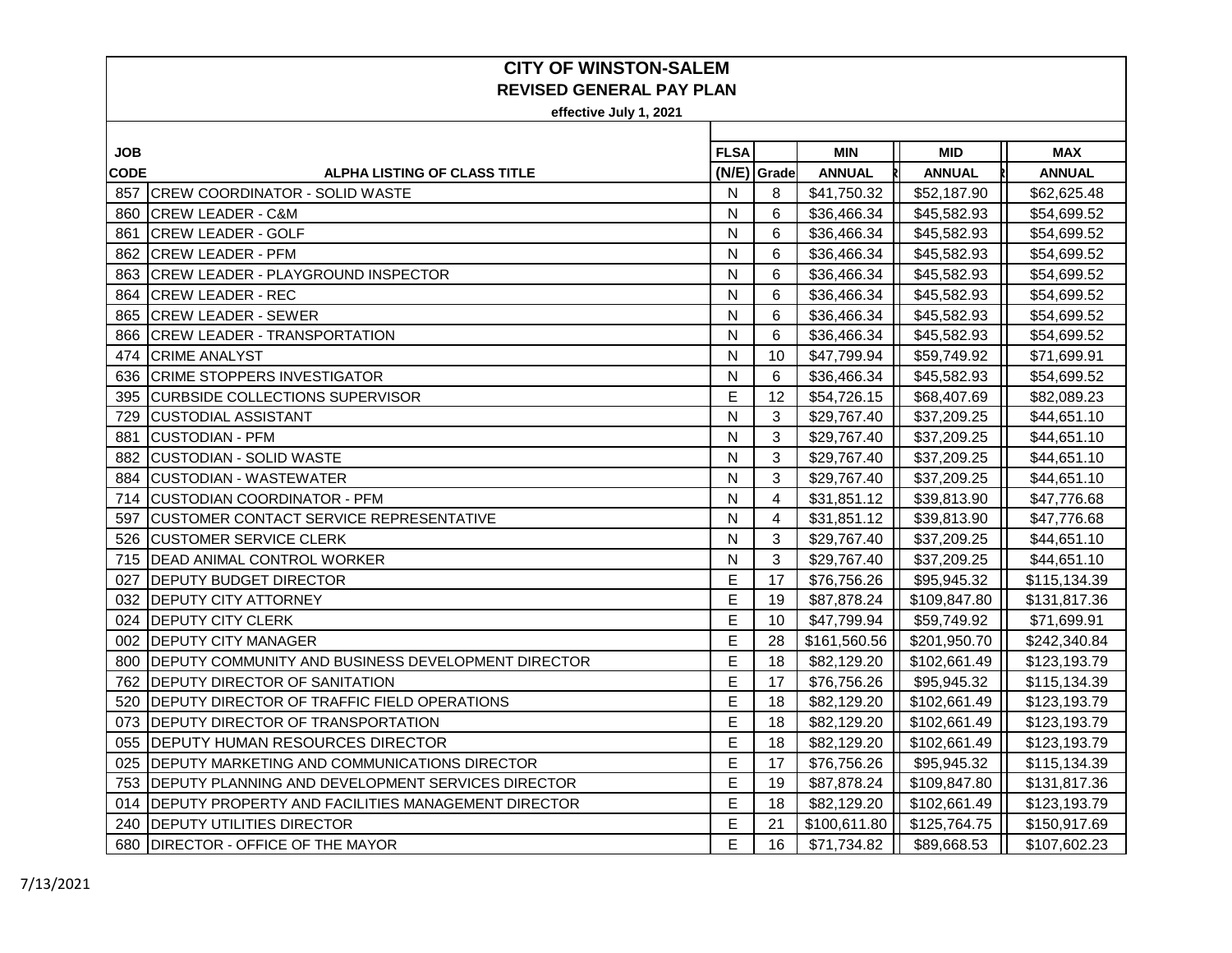| <b>JOB</b>  |                                                           | <b>FLSA</b> |                | <b>MIN</b>    | <b>MID</b>    | <b>MAX</b>    |
|-------------|-----------------------------------------------------------|-------------|----------------|---------------|---------------|---------------|
| <b>CODE</b> | <b>ALPHA LISTING OF CLASS TITLE</b>                       |             | (N/E) Grade    | <b>ANNUAL</b> | <b>ANNUAL</b> | <b>ANNUAL</b> |
|             | 815 DIRECTOR OF OPERATIONS                                | E           | 23             | \$115,190.45  | \$143,988.06  | \$172,785.67  |
| 517         | <b>DIRECTOR OF TRAFFIC FIELD OPERATIONS</b>               | E           | 21             | \$100,611.80  | \$125,764.75  | \$150,917.69  |
| 072         | <b>DIRECTOR OF TRANSPORTATION</b>                         | E           | 21             | \$100,611.80  | \$125,764.75  | \$150,917.69  |
| 817         | DIRECTOR, OFFICE OF BUSINESS INCLUSION & ADVANCEMENT      | E           | 19             | \$87,878.24   | \$109,847.80  | \$131,817.36  |
| 821         | <b>DIRECTOR, OFFICE OF PERFORMANCE AND ACCOUNTABILITY</b> | E           | 21             | \$100,611.80  | \$125,764.75  | \$150,917.69  |
|             | 135   DISTRICT RECREATION SUPERVISOR                      | E           | 12             | \$54,726.15   | \$68,407.69   | \$82,089.23   |
| 830         | <b>DIVERSITY COMPLIANCE SPECIALIST</b>                    | E           | 9              | \$44,672.84   | \$55,841.05   | \$67,009.26   |
|             | 015 DIVERSITY, EQUITY AND INCLUSION DIRECTOR              | E           | 20             | \$94,029.72   | \$117,537.14  | \$141,044.57  |
| 679         | <b>DRYER TECHNICIAN</b>                                   | N           | 8              | \$41,750.32   | \$52,187.90   | \$62,625.48   |
| 288         | <b>ELECTRICAL INSPECTOR</b>                               | N           | 10             | \$47,799.94   | \$59,749.92   | \$71,699.91   |
|             | 633 ELECTRICIAN - PFM                                     | N           | 8              | \$41,750.32   | \$52,187.90   | \$62,625.48   |
| 107         | EMERGENCY MANAGEMENT COORDINATOR                          | N           | 14             | \$62,655.97   | \$78,319.96   | \$93,983.96   |
| 037         | <b>EMERGENCY MANAGEMENT DIRECTOR</b>                      | E           | 19             | \$87,878.24   | \$109,847.80  | \$131,817.36  |
|             | 358 ENERGY MANAGEMENT COORDINATOR                         | N           | 12             | \$54,726.15   | \$68,407.69   | \$82,089.23   |
| 292         | <b>ENGINEERING TECHNICIAN</b>                             | N           | 8              | \$41,750.32   | \$52,187.90   | \$62,625.48   |
| 294         | <b>ENVIRONMENTAL CONTROL OFFICER</b>                      | N           | $\overline{7}$ | \$39,018.99   | \$48,773.74   | \$58,528.48   |
| 297         | EQUIPMENT MAINTENANCE TECH                                | N           | $\overline{7}$ | \$39,018.99   | \$48,773.74   | \$58,528.48   |
|             | 643 EQUIPMENT MECHANIC - LIGHT                            | N           | 5              | \$34,080.70   | \$42,600.87   | \$51,121.04   |
|             | 818 EQUITY AND INCLUSION COORDINATOR                      | E           | 12             | \$54,726.15   | \$68,407.69   | \$82,089.23   |
|             | 819 EQUITY ASSURANCE ADMINISTRATOR                        | E           | 14             | \$62,655.97   | \$78,319.96   | \$93,983.96   |
| 299         | <b>EROSION CONTROL INSPECTOR</b>                          | N           | 10             | \$47,799.94   | \$59,749.92   | \$71,699.91   |
|             | 783 EROSION CONTROL/FLOODPLAN PROGRAM MANAGER             | E           | 12             | \$54,726.15   | \$68,407.69   | \$82,089.23   |
|             | 781 EVENTS AND OPERATIONS COORDINATOR                     | E           | 10             | \$47,799.94   | \$59,749.92   | \$71,699.91   |
| 717         | <b>EVENTS MAINTENANCE LEADER</b>                          | N           | 4              | \$31,851.12   | \$39,813.90   | \$47,776.68   |
| 399         | <b>FACILITY MANAGEMENT PROJECT COORDINATOR</b>            | E           | 11             | \$51,145.94   | \$63,932.42   | \$76,718.90   |
| 039         | <b>FAIR DIRECTOR</b>                                      | E           | 15             | \$67,041.89   | \$83,802.36   | \$100,562.83  |
| 471         | <b>FALSE ALARM COORDINATOR</b>                            | N           | 6              | \$36,466.34   | \$45,582.93   | \$54,699.52   |
|             | 793 FIELD OPERATIONS MANAGER                              | E           | 19             | \$87,878.24   | \$109,847.80  | \$131,817.36  |
| 450         | <b>FIELD ZONING INSPECTOR</b>                             | N           | $\overline{7}$ | \$39,018.99   | \$48,773.74   | \$58,528.48   |
|             | 076 FINANCIAL ANALYST                                     | E           | 12             | \$54,726.15   | \$68,407.69   | \$82,089.23   |
|             | 536 FINANCIAL CLERK                                       | N           | 4              | \$31,851.12   | \$39,813.90   | \$47,776.68   |
|             | 537 FINANCIAL TECHNICIAN                                  | N           | 8              | \$41,750.32   | \$52,187.90   | \$62,625.48   |
|             | 639 FIRE APPARATUS MAINTENANCE SUPERVISOR                 | N           | 10             | \$47,799.94   | \$59,749.92   | \$71,699.91   |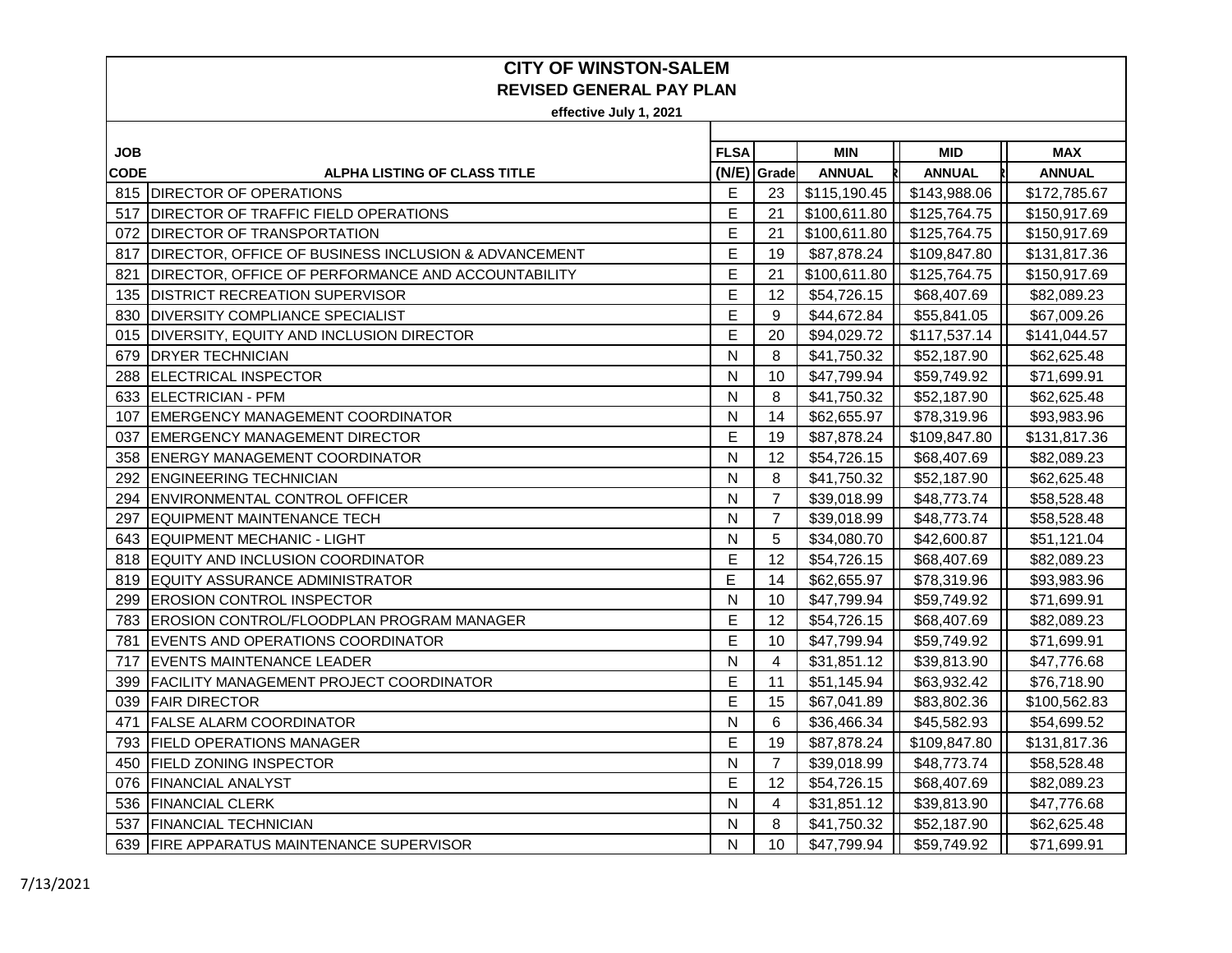| <b>JOB</b>  |                                               | <b>FLSA</b> |                | <b>MIN</b>    | <b>MID</b>    | <b>MAX</b>    |
|-------------|-----------------------------------------------|-------------|----------------|---------------|---------------|---------------|
| <b>CODE</b> | ALPHA LISTING OF CLASS TITLE                  |             | (N/E) Grade    | <b>ANNUAL</b> | <b>ANNUAL</b> | <b>ANNUAL</b> |
|             | 640 FIRE APPARATUS MECHANIC                   | N           | 8              | \$41,750.32   | \$52,187.90   | \$62,625.48   |
|             | 043 FIRE CHIEF                                | E           | 23             | \$115,190.45  | \$143,988.06  | \$172,785.67  |
|             | 533 FIRE RECORDS SPECIALIST                   | N           | 5              | \$34,080.70   | \$42,600.87   | \$51,121.04   |
|             | 612 FIREARMS AND TOOLMARK EXAMINER            | N           | 9              | \$44,672.84   | \$55,841.05   | \$67,009.26   |
| 149         | <b>IFISCAL PROGRAM COORDINATOR</b>            | E           | 11             | \$51,145.94   | \$63,932.42   | \$76,718.90   |
|             | 607   FLEET ATTENDANT - PFM                   | N           | 3              | \$29,767.40   | \$37,209.25   | \$44,651.10   |
| 659         | <b>FLEET DATA TECHNICIAN</b>                  | N           | 6              | \$36,466.34   | \$45,582.93   | \$54,699.52   |
| 390         | <b>IFLEET SERVICES SUPERVISOR - PFM</b>       | E           | 14             | \$62,655.97   | \$78,319.96   | \$93,983.96   |
| 564         | <b>IFOOD RESILIENCE PROGRAM MANAGER</b>       | Е           | 13             | \$58,556.98   | \$73,196.23   | \$87,835.47   |
| 696         | <b>FORENSIC SERVICES DIVISION SUPERVISOR</b>  | E           | 15             | \$67,041.89   | \$83,802.36   | \$100,562.83  |
| 697         | IFORENSIC SERVICES SQUAD SUPERVISOR           | E           | 10             | \$47,799.94   | \$59,749.92   | \$71,699.91   |
| 698         | <b>FORENSIC SERVICES TECHNICIAN</b>           | N           | $\overline{7}$ | \$39,018.99   | \$48,773.74   | \$58,528.48   |
| 645         | <b>GEOGRAPHICAL SERVICES MANAGER</b>          | E           | 17             | \$76,756.26   | \$95,945.32   | \$115,134.39  |
| 763         | <b>GIS ADMINISTRATOR</b>                      | Е           | 12             | \$54,726.15   | \$68,407.69   | \$82,089.23   |
| 756         | <b>GIS COORDINATOR</b>                        | Е           | 14             | \$62,655.97   | \$78,319.96   | \$93,983.96   |
| 301         | <b>GOLF COURSE MAINT SUPERVISOR</b>           | E           | 9              | \$44,672.84   | \$55,841.05   | \$67,009.26   |
| 151         | GOLF PROFESSIONAL - GENERAL MANAGER           | E           | 10             | \$47,799.94   | \$59,749.92   | \$71,699.91   |
| 156         | <b>GRANTS ANALYST</b>                         | E           | 10             | \$47,799.94   | \$59,749.92   | \$71,699.91   |
| 303         | <b>GRAPHIC ARTIST</b>                         | N           | $\overline{7}$ | \$39,018.99   | \$48,773.74   | \$58,528.48   |
| 304         | <b>GRAPHIC DESIGN COORDINATOR</b>             | N           | 11             | \$51,145.94   | \$63,932.42   | \$76,718.90   |
| 154         | <b>HEALTH SERVICES COORDINATOR</b>            | Е           | 15             | \$67,041.89   | \$83,802.36   | \$100,562.83  |
| 910         | <b>HEAVY EQUIPMENT OPERATOR - C&amp;M</b>     | N           | 6              | \$36,466.34   | \$45,582.93   | \$54,699.52   |
| 911         | <b>HEAVY EQUIPMENT OPERATOR - CBD</b>         | N           | 6              | \$36,466.34   | \$45,582.93   | \$54,699.52   |
| 912         | <b>IHEAVY EQUIPMENT OPERATOR - PFM</b>        | N           | 6              | \$36,466.34   | \$45,582.93   | \$54,699.52   |
| 913         | <b>HEAVY EQUIPMENT OPERATOR - REC</b>         | N           | 6              | \$36,466.34   | \$45,582.93   | \$54,699.52   |
| 914         | <b>HEAVY EQUIPMENT OPERATOR - SOLID WASTE</b> | N           | 6              | \$36,466.34   | \$45,582.93   | \$54,699.52   |
|             | 915 HEAVY EQUIPMENT OPERATOR - TRANSPORTATION | N           | 6              | \$36,466.34   | \$45,582.93   | \$54,699.52   |
| 155         | <b>HISTORIC PARKS SUPERVISOR</b>              | Е           | 12             | \$54,726.15   | \$68,407.69   | \$82,089.23   |
| 223         | HOUSING AND DEVELOPMENT PROGRAM COORDINATOR   | E           | 11             | \$51,145.94   | \$63,932.42   | \$76,718.90   |
| 225         | HOUSING AND DEVELOPMENT PROGRAM SUPERVISOR    | E           | 13             | \$58,556.98   | \$73,196.23   | \$87,835.47   |
| 308         | HOUSING INSPECTOR SUPERVISOR                  | E           | 11             | \$51,145.94   | \$63,932.42   | \$76,718.90   |
| 174         | <b>HOUSING PROGRAMS MANAGER</b>               | E           | 16             | \$71,734.82   | \$89,668.53   | \$107,602.23  |
|             | 045 HUMAN RELATIONS DIRECTOR                  | E           | 20             | \$94,029.72   | \$117,537.14  | \$141,044.57  |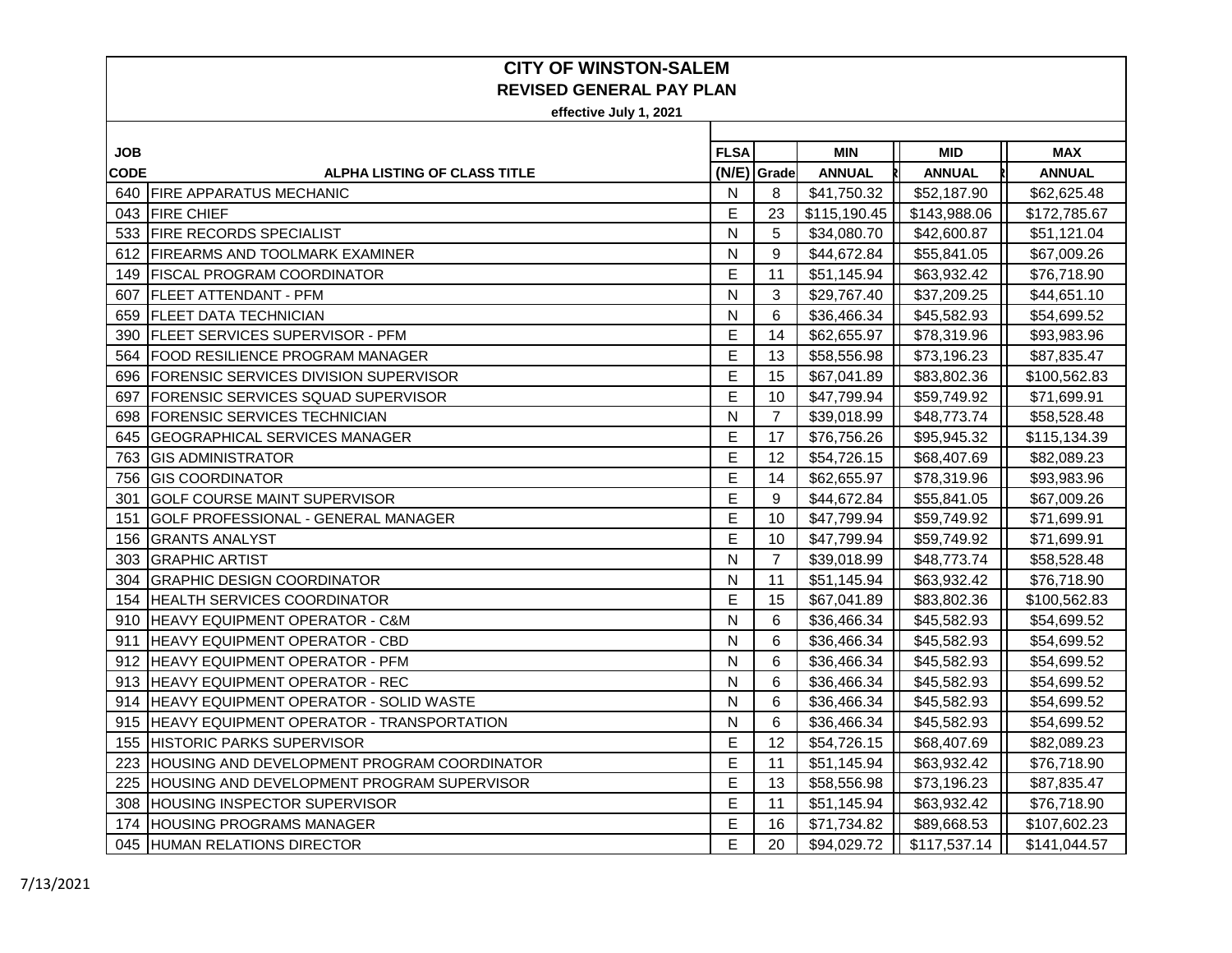| JOB         |                                                   | <b>FLSA</b> |                | <b>MIN</b>    | <b>MID</b>    | MAX           |
|-------------|---------------------------------------------------|-------------|----------------|---------------|---------------|---------------|
| <b>CODE</b> | <b>ALPHA LISTING OF CLASS TITLE</b>               |             | (N/E) Grade    | <b>ANNUAL</b> | <b>ANNUAL</b> | <b>ANNUAL</b> |
|             | 759 HUMAN RELATIONS OUTREACH SPECIALIST           | E           | 11             | \$51,145.94   | \$63,932.42   | \$76,718.90   |
| 159         | <b>HUMAN RELATIONS SPECIALIST</b>                 | E           | 11             | \$51,145.94   | \$63,932.42   | \$76,718.90   |
| 189         | HUMAN RESOURCES ANALYST                           | E           | 12             | \$54,726.15   | \$68,407.69   | \$82,089.23   |
| 052         | <b>HUMAN RESOURCES DIRECTOR</b>                   | E           | 22             | \$107,654.62  | \$134,568.28  | \$161,481.93  |
| 340         | HUMAN RESOURCES SPECIALIST                        | N           | 6              | \$36,466.34   | \$45,582.93   | \$54,699.52   |
|             | 552 HUMAN RESOURCES TECHNICIAN                    | N           | 5              | \$34,080.70   | \$42,600.87   | \$51,121.04   |
| 641         | <b>IBIS TECHNICIAN</b>                            | N           | $\overline{7}$ | \$39,018.99   | \$48,773.74   | \$58,528.48   |
| 314         | INDUSTRIAL WASTE CONTROL TECHNICIAN               | N           | 6              | \$36,466.34   | \$45,582.93   | \$54,699.52   |
| 124         | <b>INFORMATION SYSTEMS ADMINISTRATOR</b>          | Е           | 14             | \$62,655.97   | \$78,319.96   | \$93,983.96   |
| 170         | <b>INFORMATION SYSTEMS ANALYST</b>                | E           | 14             | \$62,655.97   | \$78,319.96   | \$93,983.96   |
| 416         | <b>INFORMATION SYSTEMS COMMUNICATIONS ANALYST</b> | E           | 12             | \$54,726.15   | \$68,407.69   | \$82,089.23   |
| 089         | IINFORMATION SYSTEMS PROJECT COORDINATOR          | E           | 16             | \$71,734.82   | \$89,668.53   | \$107,602.23  |
| 164         | <b>INFORMATION SYSTEMS SUPERVISOR</b>             | E           | 17             | \$76,756.26   | \$95,945.32   | \$115,134.39  |
| 840         | INFRASTRUCTURE ASSET MANAGEMENT ENGINEER          | E           | 15             | \$67,041.89   | \$83,802.36   | \$100,562.83  |
| 767         | <b>INFRASTRUCTURE SERVICES COORDINATOR</b>        | E           | 19             | \$87,878.24   | \$109,847.80  | \$131,817.36  |
| 328         | <b>INSPECTION RECORDS SPECIALIST</b>              | N           | 5              | \$34,080.70   | \$42,600.87   | \$51,121.04   |
| 320         | <b>INSTRUMENTATION TECHNICIAN</b>                 | N           | 8              | \$41,750.32   | \$52,187.90   | \$62,625.48   |
| 329         | <b>INSTRUMENTATION TECHNICIAN MANAGER</b>         | E           | 15             | \$67,041.89   | \$83,802.36   | \$100,562.83  |
| 634         | <b>INTAKE SPECIALIST</b>                          | N           | 5              | \$34,080.70   | \$42,600.87   | \$51,121.04   |
| 040         | INTERNAL AUDIT ADMINISTRATOR                      | E           | 15             | \$67,041.89   | \$83,802.36   | \$100,562.83  |
| 169         | <b>INTERNAL AUDITOR</b>                           | E           | 13             | \$58,556.98   | \$73,196.23   | \$87,835.47   |
| 619         | <b>INVESTIGATIVE ASSISTANT</b>                    | N           | 6              | \$36,466.34   | \$45,582.93   | \$54,699.52   |
| 160         | <b>INVESTMENT ANALYST</b>                         | E           | 14             | \$62,655.97   | \$78,319.96   | \$93,983.96   |
| 244         | KEEP W-S BEAUTIFUL COORDINATOR                    | E           | 11             | \$51,145.94   | \$63,932.42   | \$76,718.90   |
| 886         | <b>LABORER - REC</b>                              | N           | 3              | \$29,767.40   | \$37,209.25   | \$44,651.10   |
| 887         | <b>LABORER - SANITATION</b>                       | N           | 3              | \$29,767.40   | \$37,209.25   | \$44,651.10   |
|             | 888 LABORER - SOLID WASTE                         | N           | 3              | \$29,767.40   | \$37,209.25   | \$44,651.10   |
| 541         | <b>LAKE ATTENDANT</b>                             | N           | 3              | \$29,767.40   | \$37,209.25   | \$44,651.10   |
| 721         | <b>LAKE OPERATIONS TECHNICIAN</b>                 | N           | 3              | \$29,767.40   | \$37,209.25   | \$44,651.10   |
| 472         | <b>LAKES PROGRAM SUPERVISOR</b>                   | E           | 12             | \$54,726.15   | \$68,407.69   | \$82,089.23   |
|             | 185 LAND USE COORDINATOR                          | E           | 16             | \$71,734.82   | \$89,668.53   | \$107,602.23  |
| 611         | <b>LATENT PRINT EXAMINER</b>                      | N           | 9              | \$44,672.84   | \$55,841.05   | \$67,009.26   |
|             | 326   LEGAL ASSISTANT                             | N           | 8              | \$41,750.32   | \$52,187.90   | \$62,625.48   |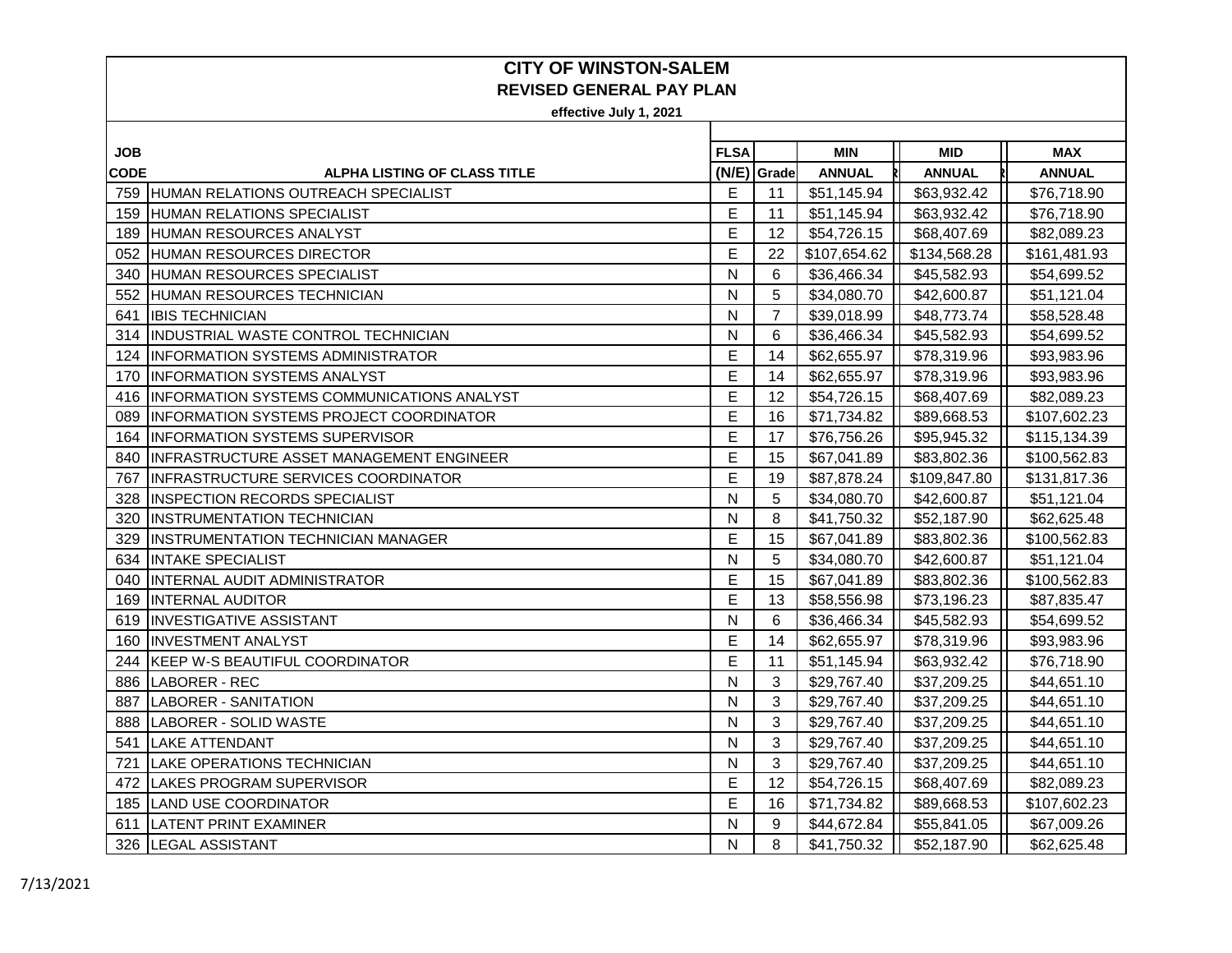| <b>JOB</b>  |                                                   | <b>FLSA</b> |             | <b>MIN</b>    | <b>MID</b>    | <b>MAX</b>    |
|-------------|---------------------------------------------------|-------------|-------------|---------------|---------------|---------------|
| <b>CODE</b> | <b>ALPHA LISTING OF CLASS TITLE</b>               |             | (N/E) Grade | <b>ANNUAL</b> | <b>ANNUAL</b> | <b>ANNUAL</b> |
| 920         | <b>LIGHT EQUIPMENT OPERATOR - C&amp;M</b>         | N           | 4           | \$31,851.12   | \$39,813.90   | \$47,776.68   |
| 921         | ILIGHT EQUIPMENT OPERATOR - PFM                   | N           | 4           | \$31,851.12   | \$39,813.90   | \$47,776.68   |
| 922         | LIGHT EQUIPMENT OPERATOR - PFM CEMETARY           | N           | 4           | \$31,851.12   | \$39,813.90   | \$47,776.68   |
| 923         | <b>LIGHT EQUIPMENT OPERATOR - REC</b>             | N           | 4           | \$31,851.12   | \$39,813.90   | \$47,776.68   |
| 924         | <b>LIGHT EQUIPMENT OPERATOR - SEWER</b>           | N           | 4           | \$31,851.12   | \$39,813.90   | \$47,776.68   |
| 925         | LIGHT EQUIPMENT OPERATOR - TRANSPORTATION         | N           | 4           | \$31,851.12   | \$39,813.90   | \$47,776.68   |
| 926         | LIGHT EQUIPMENT OPERATOR - WASTEWATER             | N           | 4           | \$31,851.12   | \$39,813.90   | \$47,776.68   |
|             | 658 IMAINTENANCE MECHANIC - RECREATION            | N           | 5           | \$34,080.70   | \$42,600.87   | \$51,121.04   |
| 890         | <b>IMAINTENANCE WORKER - C&amp;M</b>              | N           | 3           | \$29,767.40   | \$37,209.25   | \$44,651.10   |
| 891         | <b>IMAINTENANCE WORKER - CBD</b>                  | N           | 3           | \$29,767.40   | \$37,209.25   | \$44,651.10   |
| 892         | <b>IMAINTENANCE WORKER - GOLF COURSE</b>          | N           | 3           | \$29,767.40   | \$37,209.25   | \$44,651.10   |
| 893         | MAINTENANCE WORKER - GROUNDS                      | N           | 3           | \$29,767.40   | \$37,209.25   | \$44,651.10   |
| 894         | IMAINTENANCE WORKER - LANDSCAPE                   | N           | 3           | \$29,767.40   | \$37,209.25   | \$44,651.10   |
| 895         | <b>IMAINTENANCE WORKER - OUTFALL</b>              | N           | 3           | \$29,767.40   | \$37,209.25   | \$44,651.10   |
| 896         | <b>IMAINTENANCE WORKER - PFM CEMETARY</b>         | N           | 3           | \$29,767.40   | \$37,209.25   | \$44,651.10   |
| 897         | MAINTENANCE WORKER - SEWER CCTV                   | N           | 3           | \$29,767.40   | \$37,209.25   | \$44,651.10   |
| 898         | MAINTENANCE WORKER - TRANSPORTATION               | N           | 3           | \$29,767.40   | \$37,209.25   | \$44,651.10   |
| 064         | MARKETING AND COMMUNICATIONS DIRECTOR             | E           | 20          | \$94,029.72   | \$117,537.14  | \$141,044.57  |
| 648         | <b>MASTER FLEET TECHNICIAN</b>                    | N           | 9           | \$44,672.84   | \$55,841.05   | \$67,009.26   |
| 928         | MASTER FLEET TECHNICIAN - HEAVY EQUIPMENT         | N           | 9           | \$44,672.84   | \$55,841.05   | \$67,009.26   |
| 305         | MECHANICAL INSPECTOR                              | N           | 10          | \$47,799.94   | \$59,749.92   | \$71,699.91   |
| 930         | MEDIUM EQUIPMENT OPERATOR - C&M                   | N           | 5           | \$34,080.70   | \$42,600.87   | \$51,121.04   |
| 931         | <b>MEDIUM EQUIPMENT OPERATOR - OUTFALL</b>        | N           | 5           | \$34,080.70   | \$42,600.87   | \$51,121.04   |
| 932         | <b>MEDIUM EQUIPMENT OPERATOR - PFM</b>            | N           | 5           | \$34,080.70   | \$42,600.87   | \$51,121.04   |
| 933         | <b>MEDIUM EQUIPMENT OPERATOR - REC</b>            | N           | 5           | \$34,080.70   | \$42,600.87   | \$51,121.04   |
| 934         | IMEDIUM EQUIPMENT OPERATOR - SOLID WASTE          | N           | 5           | \$34,080.70   | \$42,600.87   | \$51,121.04   |
| 935         | <b>MEDIUM EQUIPMENT OPERATOR - TRANSPORTATION</b> | N           | 5           | \$34,080.70   | \$42,600.87   | \$51,121.04   |
| 936         | <b>MEDIUM EQUIPMENT OPERATOR - WASTEWATER</b>     | N           | 5           | \$34,080.70   | \$42,600.87   | \$51,121.04   |
|             | 545 METER READER                                  | N           | 4           | \$31,851.12   | \$39,813.90   | \$47,776.68   |
| 666         | METER REPAIRER                                    | N           | 4           | \$31,851.12   | \$39,813.90   | \$47,776.68   |
| 307         | NEIGHBORHOOD CONSERVATION OFFICER                 | N           | 9           | \$44,672.84   | \$55,841.05   | \$67,009.26   |
| 618         | NEIGHBORHOOD SERVICES COORDINATOR                 | N           | 8           | \$41,750.32   | \$52,187.90   | \$62,625.48   |
|             | 501 INIBIN PROGRAM ADMINISTRATOR                  | N           | 9           | \$44,672.84   | \$55,841.05   | \$67,009.26   |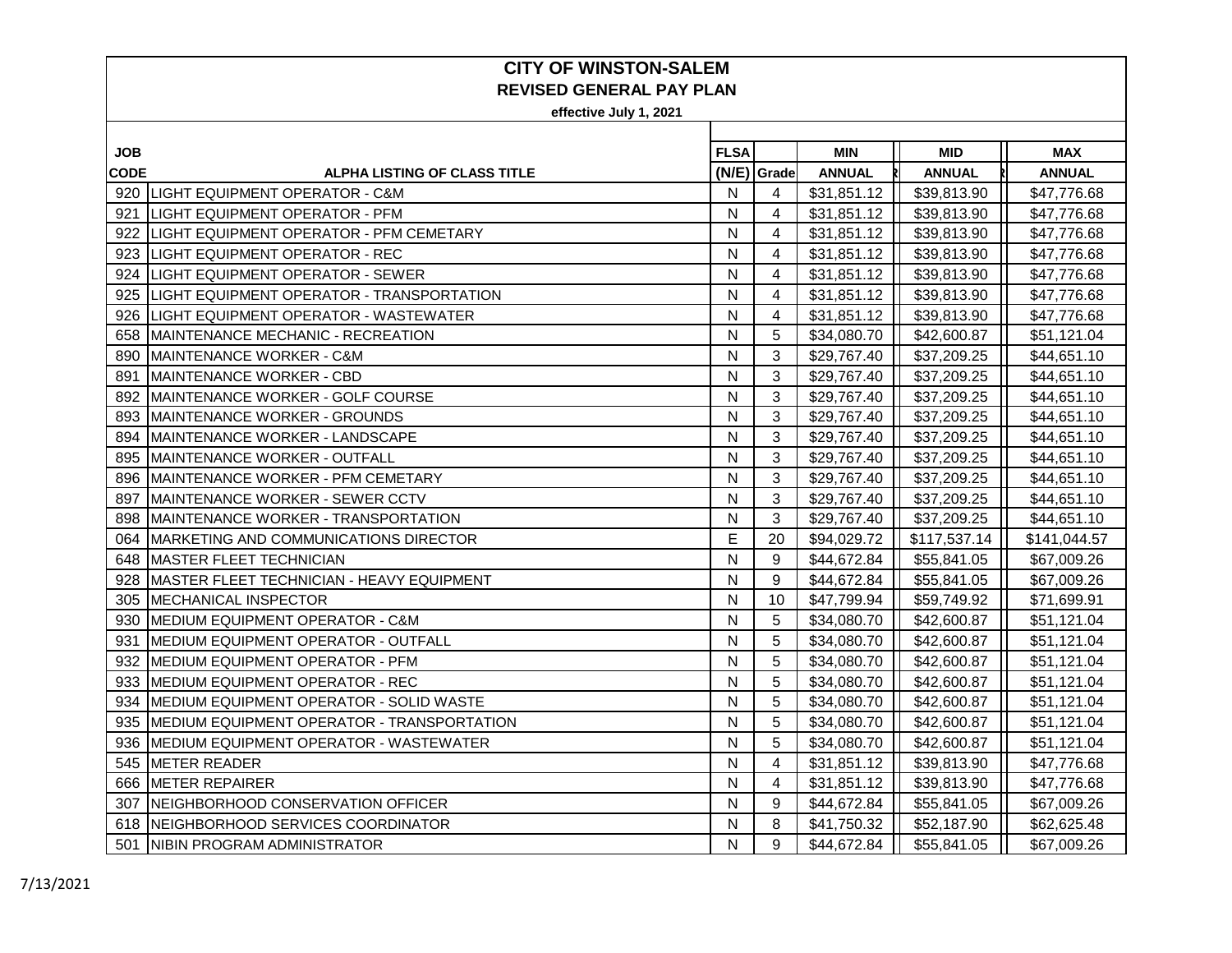| <b>JOB</b>  |                                                         | <b>FLSA</b> |                | <b>MIN</b>    | <b>MID</b>    | <b>MAX</b>    |
|-------------|---------------------------------------------------------|-------------|----------------|---------------|---------------|---------------|
| <b>CODE</b> | <b>ALPHA LISTING OF CLASS TITLE</b>                     |             | (N/E) Grade    | <b>ANNUAL</b> | <b>ANNUAL</b> | <b>ANNUAL</b> |
|             | 546 OFFICE ASSISTANT                                    | N           | 3              | \$29,767.40   | \$37,209.25   | \$44,651.10   |
| 794         | <b>OPERATIONS SUPERVISOR - TRAFFIC FIELD OPERATIONS</b> | E           | 13             | \$58,556.98   | \$73,196.23   | \$87,835.47   |
|             | 649 PAINTER                                             | N           | 3              | \$29,767.40   | \$37,209.25   | \$44,651.10   |
| 549         | <b>PARKING ATTENDANT</b>                                | N           | 3              | \$29,767.40   | \$37,209.25   | \$44,651.10   |
| 331         | <b>PARKING CONTROL SUPERVISOR</b>                       | E           | 10             | \$47,799.94   | \$59,749.92   | \$71,699.91   |
|             | 482 PARKING ENFORCEMENT OFFICER                         | N           | 3              | \$29,767.40   | \$37,209.25   | \$44,651.10   |
|             | 333 PARKING EQUIPMENT TECHNICIAN                        | N           | 5              | \$34,080.70   | \$42,600.87   | \$51,121.04   |
|             | 478   PARKING SECURITY ATTENDANT                        | N           | 3              | \$29,767.40   | \$37,209.25   | \$44,651.10   |
| 623         | <b>PARKS MAINTENANCE CREW COORDINATOR</b>               | N           | 9              | \$44,672.84   | \$55,841.05   | \$67,009.26   |
| 099         | <b>PARKS MAINTENANCE SUPERVISOR</b>                     | E           | 12             | \$54,726.15   | \$68,407.69   | \$82,089.23   |
| 049         | <b>PARKS SUPERINTENDENT</b>                             | E           | 16             | \$71,734.82   | \$89,668.53   | \$107,602.23  |
| 651         | IPARTS TEAM LEADER                                      | N           | 6              | \$36,466.34   | \$45,582.93   | \$54,699.52   |
|             | 652 PARTS TECHNICIAN                                    | N           | 3              | \$29,767.40   | \$37,209.25   | \$44,651.10   |
| 876         | <b>PERFORMANCE MANAGEMENT TECHNICIAN</b>                | N           | 9              | \$44,672.84   | \$55,841.05   | \$67,009.26   |
|             | 213 PERMIT OFFICE SUPERVISOR                            | Е           | 12             | \$54,726.15   | \$68,407.69   | \$82,089.23   |
| 451         | <b>PERMIT TECHNICIAN</b>                                | N           | 6              | \$36,466.34   | \$45,582.93   | \$54,699.52   |
| 192         | PLANNER                                                 | E           | 10             | \$47,799.94   | \$59,749.92   | \$71,699.91   |
|             | 006 PLANNING AND DEVELOPMENT SERVICES DIRECTOR          | E           | 23             | \$115,190.45  | \$143,988.06  | \$172,785.67  |
|             | 193 PLANNING DEVELOPMENT COORDINATOR                    | E           | 17             | \$76,756.26   | \$95,945.32   | \$115,134.39  |
|             | 310 PLANNING GRAPHICS COORDINATOR                       | E           | $\overline{7}$ | \$39,018.99   | \$48,773.74   | \$58,528.48   |
|             | 334 PLANS EXAMINER                                      | E           | 10             | \$47,799.94   | \$59,749.92   | \$71,699.91   |
| 191         | <b>PLANS REVIEW COORDINATOR</b>                         | N           | 11             | \$51,145.94   | \$63,932.42   | \$76,718.90   |
| 621         | <b>PLAYGROUND INSPECTOR</b>                             | N           | $\overline{7}$ | \$39,018.99   | \$48,773.74   | \$58,528.48   |
| 339         | <b>PLUMBING INSPECTOR</b>                               | N           | 10             | \$47,799.94   | \$59,749.92   | \$71,699.91   |
| 199         | <b>POLICE APPLICATIONS SPECIALIST</b>                   | E           | 10             | \$47,799.94   | \$59,749.92   | \$71,699.91   |
| 485         | <b>POLICE CADET</b>                                     | N           | 3              | \$29,767.40   | \$37,209.25   | \$44,651.10   |
| 057         | <b>POLICE CHIEF</b>                                     | E           | 23             | \$115,190.45  | \$143,988.06  | \$172,785.67  |
| 388         | <b>POLICE EVIDENCE ASSISTANT SUPERVISOR</b>             | N           | 8              | \$41,750.32   | \$52,187.90   | \$62,625.48   |
| 554         | <b>POLICE EVIDENCE SPECIALIST</b>                       | N           | 5              | \$34,080.70   | \$42,600.87   | \$51,121.04   |
| 342         | <b>POLICE EVIDENCE SUPERVISOR</b>                       | E           | 13             | \$58,556.98   | \$73,196.23   | \$87,835.47   |
| 318         | <b>POLICE FISCAL ANALYST</b>                            | E           | 12             | \$54,726.15   | \$68,407.69   | \$82,089.23   |
|             | 556 POLICE PROCESSING TECHNICIAN                        | N           | 5              | \$34,080.70   | \$42,600.87   | \$51,121.04   |
|             | 555 POLICE RECORDS SPECIALIST                           | N           | 5              | \$34,080.70   | \$42,600.87   | \$51,121.04   |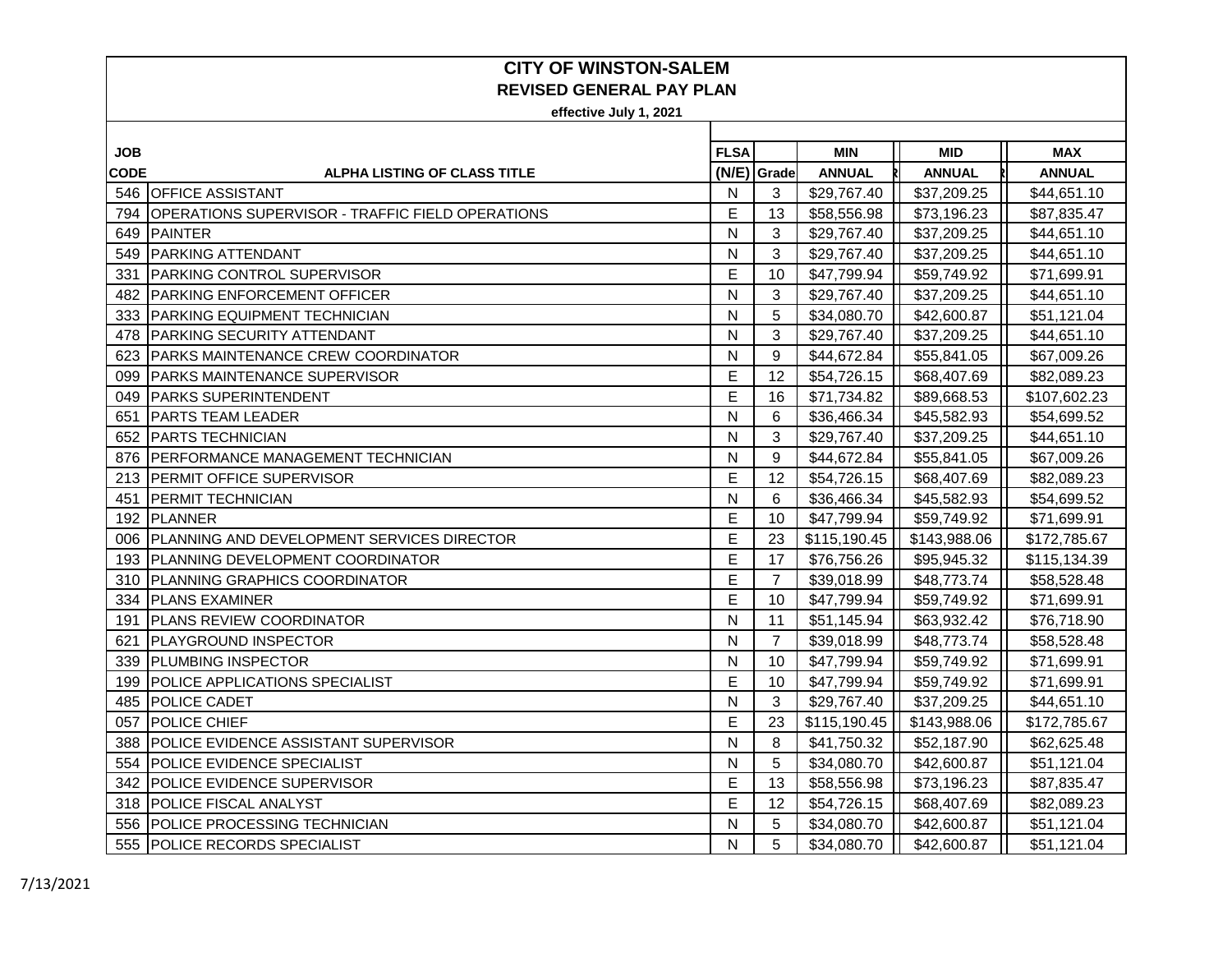| JOB         |                                                      | <b>FLSA</b> |                | <b>MIN</b>    | <b>MID</b>    | <b>MAX</b>    |
|-------------|------------------------------------------------------|-------------|----------------|---------------|---------------|---------------|
| <b>CODE</b> | <b>ALPHA LISTING OF CLASS TITLE</b>                  |             | (N/E) Grade    | <b>ANNUAL</b> | <b>ANNUAL</b> | <b>ANNUAL</b> |
|             | 574 POLICE RECORDS SQUAD SUPERVISOR                  | N           | 8              | \$41,750.32   | \$52,187.90   | \$62,625.48   |
| 345         | <b>POLICE RECORDS SUPERVISOR</b>                     | E           | 12             | \$54,726.15   | \$68,407.69   | \$82,089.23   |
| 730         | POOL MAINTENANCE COORDINATOR                         | N           | $\overline{7}$ | \$39,018.99   | \$48,773.74   | \$58,528.48   |
| 420         | POOL MAINTENANCE SPECIALIST                          | N           | 6              | \$36,466.34   | \$45,582.93   | \$54,699.52   |
| 188         | <b>PRINCIPAL PLANNER</b>                             | E           | 15             | \$67,041.89   | \$83,802.36   | \$100,562.83  |
| 770         | <b>PROGRAM ANALYST</b>                               | E           | 10             | \$47,799.94   | \$59,749.92   | \$71,699.91   |
| 186         | <b>PROJECT PLANNER</b>                               | E           | 11             | \$51,145.94   | \$63,932.42   | \$76,718.90   |
| 201         | <b>IPROJECT SUPERVISOR</b>                           | E           | 11             | \$51,145.94   | \$63,932.42   | \$76,718.90   |
| 062         | IPROPERTY AND FACILITIES MANAGEMENT DIRECTOR         | E           | 21             | \$100,611.80  | \$125,764.75  | \$150,917.69  |
| 008         | <b>PUBLIC ASSEMBLY FACILITIES MANAGER</b>            | E           | 18             | \$82,129.20   | \$102,661.49  | \$123,193.79  |
| 200         | IPUBLIC SAFETY ATTORNEY                              | E           | 17             | \$76,756.26   | \$95,945.32   | \$115,134.39  |
| 352         | PUBLIC SAFETY COMMUNICATIONS OPERATOR*               | N           | 6              | \$36,466.34   | \$45,582.93   | \$54,699.52   |
| 353         | <b>PUBLIC SAFETY COMMUNICATIONS SQUAD SUPERVISOR</b> | E           | 10             | \$47,799.94   | \$59,749.92   | \$71,699.91   |
| 351         | <b>PUBLIC SAFETY COMMUNICATIONS SUPERVISOR</b>       | E           | 13             | \$58,556.98   | \$73,196.23   | \$87,835.47   |
| 772         | <b>PUBLIC SAFETY INFORMATION OFFICER</b>             | Е           | 14             | \$62,655.97   | \$78,319.96   | \$93,983.96   |
| 175         | <b>PUBLIC SAFETY IS MANAGER</b>                      | E           | 18             | \$82,129.20   | \$102,661.49  | \$123,193.79  |
| 355         | <b>PUBLIC SAFETY RESEARCH ANALYST</b>                | N           | 8              | \$41,750.32   | \$52,187.90   | \$62,625.48   |
| 359         | <b>PUBLIC WORKS DISPATCHER</b>                       | N           | 5              | \$34,080.70   | \$42,600.87   | \$51,121.04   |
|             | 203 REAL ESTATE ADMINISTRATOR                        | E           | 15             | \$67,041.89   | \$83,802.36   | \$100,562.83  |
| 090         | <b>RECREATION ADMINISTRATIVE MANAGER</b>             | E           | 14             | \$62,655.97   | \$78,319.96   | \$93,983.96   |
| 067         | <b>RECREATION AND PARKS DIRECTOR</b>                 | E           | 21             | \$100,611.80  | \$125,764.75  | \$150,917.69  |
| 205         | <b>RECREATION CENTER SUPERVISOR</b>                  | N           | 9              | \$44,672.84   | \$55,841.05   | \$67,009.26   |
| 365         | <b>RECREATION LEADER</b>                             | N           | 3              | \$29,767.40   | \$37,209.25   | \$44,651.10   |
| 657         | <b>IRECREATION MAINTENANCE SUPERVISOR</b>            | E           | 11             | \$51,145.94   | \$63,932.42   | \$76,718.90   |
| 661         | <b>RECREATION TECHNICIAN</b>                         | N           | 5              | \$34,080.70   | \$42,600.87   | \$51,121.04   |
| 210         | <b>RECYCLING PROGRAM ADMINISTRATOR</b>               | Е           | 12             | \$54,726.15   | \$68,407.69   | \$82,089.23   |
| 208         | <b>REGISTERED NURSE</b>                              | E           | 11             | \$51,145.94   | \$63,932.42   | \$76,718.90   |
| 368         | <b>REHABILITATION CONSTRUCTION ADVISOR</b>           | N           | 10             | \$47,799.94   | \$59,749.92   | \$71,699.91   |
| 369         | <b>REHABILITATION CONSTRUCTION SUPERVISOR</b>        | E           | 13             | \$58,556.98   | \$73,196.23   | \$87,835.47   |
| 370         | REHABILITATION LOAN OFFICER                          | N           | 9              | \$44,672.84   | \$55,841.05   | \$67,009.26   |
| 068         | <b>RISK ADMINISTRATOR</b>                            | E           | 16             | \$71,734.82   | \$89,668.53   | \$107,602.23  |
| 384         | <b>SAFETY AND LOSS CLAIMS ADJUSTER</b>               | E           | 10             | \$47,799.94   | \$59,749.92   | \$71,699.91   |
|             | 380 SAFETY INSPECTOR                                 | E           | 12             | \$54,726.15   | \$68,407.69   | \$82,089.23   |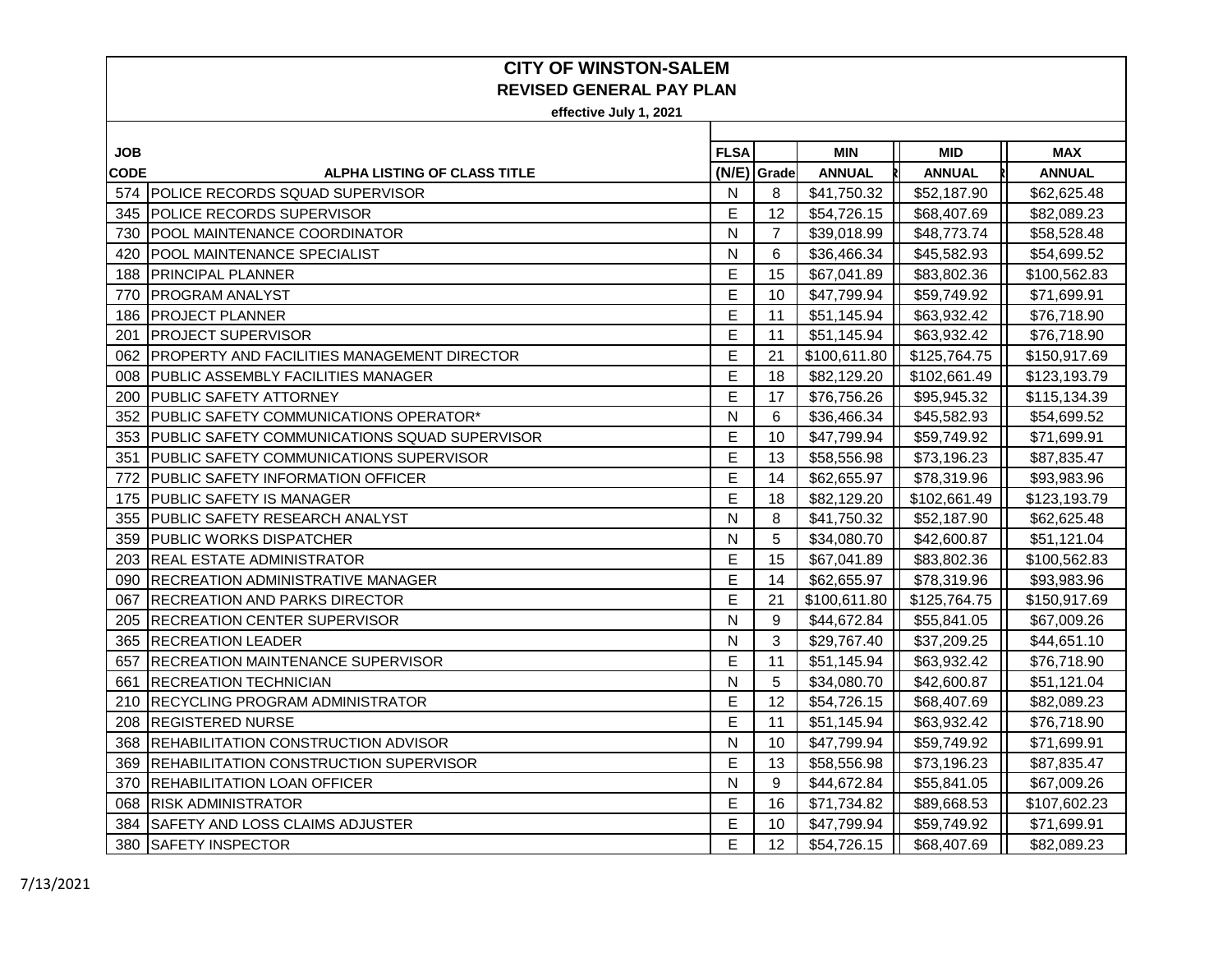| <b>JOB</b>  |                                                        | <b>FLSA</b> |                | <b>MIN</b>    | <b>MID</b>    | <b>MAX</b>    |
|-------------|--------------------------------------------------------|-------------|----------------|---------------|---------------|---------------|
| <b>CODE</b> | ALPHA LISTING OF CLASS TITLE                           |             | (N/E) Grade    | <b>ANNUAL</b> | <b>ANNUAL</b> | <b>ANNUAL</b> |
|             | 069 SANITATION DIRECTOR                                | E           | 20             | \$94,029.72   | \$117,537.14  | \$141,044.57  |
|             | 412 SANITATION EQUIP OPERATOR - SENIOR                 | N           | 7              | \$39,018.99   | \$48,773.74   | \$58,528.48   |
| 601         | SANITATION EQUIPMENT OPERATOR                          | N           | 6              | \$36,466.34   | \$45,582.93   | \$54,699.52   |
| 177         | <b>SANITATION OMBUDSMAN</b>                            | E           | 12             | \$54,726.15   | \$68,407.69   | \$82,089.23   |
| 394         | SANITATION OPERATIONS SUPV                             | E           | 13             | \$58,556.98   | \$73,196.23   | \$87,835.47   |
|             | 792 SANITATION SAFETY INSPECTOR                        | N           | 10             | \$47,799.94   | \$59,749.92   | \$71,699.91   |
|             | 366 SANITATION SUPERVISOR                              | E           | 11             | \$51,145.94   | \$63,932.42   | \$76,718.90   |
|             | 566 SENIOR ACCOUNTING CLERK                            | N           | 6              | \$36,466.34   | \$45,582.93   | \$54,699.52   |
|             | 215 SENIOR ADMINISTRATIVE ASSISTANT                    | E           | 10             | \$47,799.94   | \$59,749.92   | \$71,699.91   |
| 110         | <b>SENIOR ADMINISTRATIVE ASSISTANT TO CITY MANAGER</b> | E           | 10             | \$47,799.94   | \$59,749.92   | \$71,699.91   |
| 510         | <b>SENIOR ADMINISTRATIVE CLERK</b>                     | N           | 5              | \$34,080.70   | \$42,600.87   | \$51,121.04   |
| 521         | <b>ISENIOR ADMINISTRATIVE COUNCIL CLERK</b>            | N           | 8              | \$41,750.32   | \$52,187.90   | \$62,625.48   |
| 374         | <b>SENIOR BUILDING INSPECTOR</b>                       | Е           | 12             | \$54,726.15   | \$68,407.69   | \$82,089.23   |
| 096         | <b>SENIOR BUYER</b>                                    | Е           | 10             | \$47,799.94   | \$59,749.92   | \$71,699.91   |
|             | 218 SENIOR CHEMIST                                     | E           | 11             | \$51,145.94   | \$63,932.42   | \$76,718.90   |
|             | 219 SENIOR CIVIL ENGINEER                              | E           | 15             | \$67,041.89   | \$83,802.36   | \$100,562.83  |
| 710         | <b>ISENIOR COMMUNITY ASSISTANCE LIAISON</b>            | E           | 12             | \$54,726.15   | \$68,407.69   | \$82,089.23   |
| 348         | <b>SENIOR COMMUNITY EDUCATOR</b>                       | E           | 10             | \$47,799.94   | \$59,749.92   | \$71,699.91   |
| 625         | <b>SENIOR CONCRETE FINISHER</b>                        | N           | $\overline{7}$ | \$39,018.99   | \$48,773.74   | \$58,528.48   |
|             | 598 SENIOR CONTACT CENTER REPRESENTATIVE               | N           | 5              | \$34,080.70   | \$42,600.87   | \$51,121.04   |
| 940         | <b>SENIOR CREW COORDINATOR</b>                         | N           | 9              | \$44,672.84   | \$55,841.05   | \$67,009.26   |
| 941         | <b>SENIOR CREW COORDINATOR - C&amp;M</b>               | N           | 9              | \$44,672.84   | \$55,841.05   | \$67,009.26   |
| 942         | SENIOR CREW COORDINATOR - OUTFALL                      | N           | 9              | \$44,672.84   | \$55,841.05   | \$67,009.26   |
| 943         | <b>SENIOR CREW COORDINATOR - PFM</b>                   | N           | 9              | \$44,672.84   | \$55,841.05   | \$67,009.26   |
| 944         | <b>SENIOR CREW COORDINATOR - REC</b>                   | N           | 9              | \$44,672.84   | \$55,841.05   | \$67,009.26   |
| 945         | SENIOR CREW COORDINATOR - SOLID WASTE                  | N           | 9              | \$44,672.84   | \$55,841.05   | \$67,009.26   |
|             | 946 SENIOR CREW COORDINATOR - TRANSPORTATION           | N           | 9              | \$44,672.84   | \$55,841.05   | \$67,009.26   |
| 947         | SENIOR CREW COORDINATOR - WASTEWATER                   | N           | 9              | \$44,672.84   | \$55,841.05   | \$67,009.26   |
| 627         | <b>SENIOR CREW COORDINATOR II - C&amp;M</b>            | N           | 10             | \$47,799.94   | \$59,749.92   | \$71,699.91   |
| 452         | SENIOR CRIME ANALYST*                                  | N           | 12             | \$54,726.15   | \$68,407.69   | \$82,089.23   |
|             | 685 SENIOR DRYER TECHNICIAN                            | N           | 9              | \$44,672.84   | \$55,841.05   | \$67,009.26   |
|             | 378 SENIOR ELECTRICAL INSPECTOR                        | E           | 12             | \$54,726.15   | \$68,407.69   | \$82,089.23   |
|             | 635 SENIOR ELECTRICIAN/ELECTRICAL SPECIALIST           | N           | 9              | \$44,672.84   | \$55,841.05   | \$67,009.26   |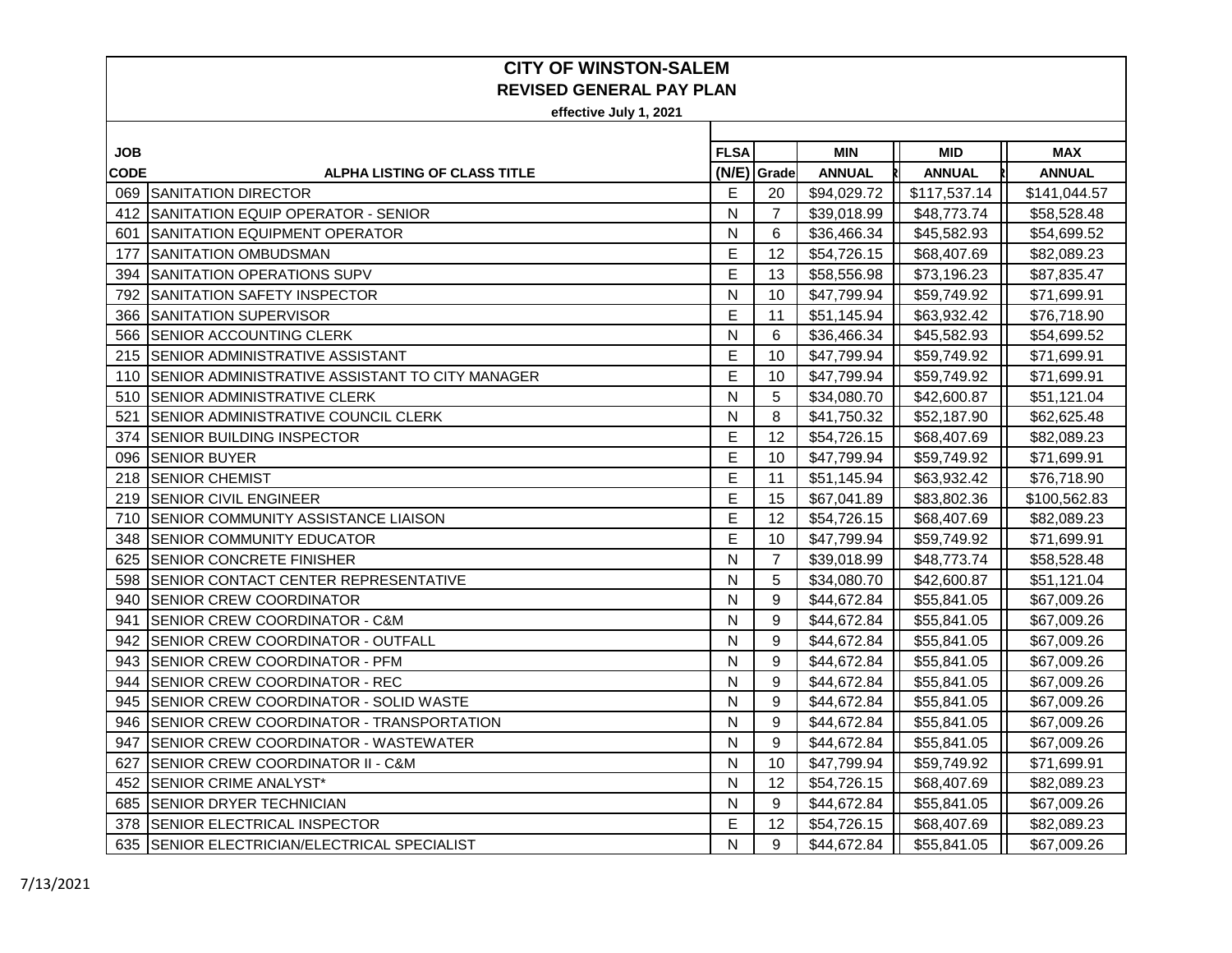| JOB.        |                                                     | <b>FLSA</b> |                | <b>MIN</b>    | <b>MID</b>    | <b>MAX</b>    |
|-------------|-----------------------------------------------------|-------------|----------------|---------------|---------------|---------------|
| <b>CODE</b> | <b>ALPHA LISTING OF CLASS TITLE</b>                 |             | (N/E) Grade    | <b>ANNUAL</b> | <b>ANNUAL</b> | <b>ANNUAL</b> |
|             | 379 ISENIOR ENGINEERING TECHNICIAN                  | N           | 10             | \$47,799.94   | \$59,749.92   | \$71,699.91   |
| 214         | <b>ISENIOR FINANCIAL ANALYST</b>                    | E           | 14             | \$62,655.97   | \$78,319.96   | \$93,983.96   |
| 568         | <b>SENIOR FINANCIAL CLERK</b>                       | N           | $\overline{7}$ | \$39,018.99   | \$48,773.74   | \$58,528.48   |
| 590         | <b>SENIOR FINANCIAL TECHNICIAN</b>                  | N           | 9              | \$44,672.84   | \$55,841.05   | \$67,009.26   |
| 665         | <b>SENIOR FLEET TECHNICIAN</b>                      | N           | $\overline{7}$ | \$39,018.99   | \$48,773.74   | \$58,528.48   |
| 190         | <b>SENIOR HUMAN RESOURCES ANALYST</b>               | E           | 15             | \$67,041.89   | \$83,802.36   | \$100,562.83  |
| 324         | <b>SENIOR INSTRUMENTATION TECHNICIAN</b>            | N           | 12             | \$54,726.15   | \$68,407.69   | \$82,089.23   |
| 125         | <b>SENIOR IS ADMINISTRATOR</b>                      | E           | 15             | \$67,041.89   | \$83,802.36   | \$100,562.83  |
| 171         | <b>SENIOR IS ANALYST</b>                            | E           | 15             | \$67,041.89   | \$83,802.36   | \$100,562.83  |
| 382         | <b>SENIOR MECHANICAL INSPECTOR</b>                  | E           | 12             | \$54,726.15   | \$68,407.69   | \$82,089.23   |
| 575         | <b>SENIOR METER REPAIR</b>                          | N           | 6              | \$36,466.34   | \$45,582.93   | \$54,699.52   |
| 571         | <b>SENIOR OFFICE ASSISTANT</b>                      | N           | 5              | \$34,080.70   | \$42,600.87   | \$51,121.04   |
| 489         | <b>ISENIOR PARKING ENFORCEMENT OFFICER</b>          | N           | 4              | \$31,851.12   | \$39,813.90   | \$47,776.68   |
| 760         | <b>SENIOR PLANS EXAMINER</b>                        | Е           | 15             | \$67,041.89   | \$83,802.36   | \$100,562.83  |
| 668         | <b>SENIOR PLUMBER</b>                               | N           | $\overline{7}$ | \$39,018.99   | \$48,773.74   | \$58,528.48   |
| 400         | <b>SENIOR PLUMBING INSPECTOR</b>                    | N           | 12             | \$54,726.15   | \$68,407.69   | \$82,089.23   |
| 209         | <b>SENIOR PROJECT SUPERVISOR</b>                    | E           | 13             | \$58,556.98   | \$73,196.23   | \$87,835.47   |
| 387         | <b>SENIOR PS COMMUNICATIONS OPERATOR</b>            | N           | 8              | \$41,750.32   | \$52,187.90   | \$62,625.48   |
| 391         | ISENIOR REAL ESTATE AGENT                           | E           | 6              | \$36,466.34   | \$45,582.93   | \$54,699.52   |
| 222         | <b>SENIOR RECREATION CENTER SUPERVISOR</b>          | E           | 10             | \$47,799.94   | \$59,749.92   | \$71,699.91   |
| 392         | <b>ISENIOR RECREATION LEADER</b>                    | N           | 7              | \$39,018.99   | \$48,773.74   | \$58,528.48   |
| 660         | <b>SENIOR RECREATION MAINTENANCE MECHANIC</b>       | N           | 6              | \$36,466.34   | \$45,582.93   | \$54,699.52   |
| 406         | <b>SENIOR REHABILITAION LOAN OFFICER</b>            | E           | 10             | \$47,799.94   | \$59,749.92   | \$71,699.91   |
| 367         | <b>SENIOR REHABILITATION CONSTRUCTION ADVISOR</b>   | N           | 12             | \$54,726.15   | \$68,407.69   | \$82,089.23   |
| 880         | ISENIOR SPECIAL PROJECTS COORDINATOR                | E           | 13             | \$58,556.98   | \$73,196.23   | \$87,835.47   |
| 397         | <b>SENIOR TRAFFIC SIGNAL TECHNICIAN</b>             | N           | 8              | \$41,750.32   | \$52,187.90   | \$62,625.48   |
| 805         | <b>SENIOR UTILITIES MECHANIC - LIFT STATIONS</b>    | N           | 9              | \$44,672.84   | \$55,841.05   | \$67,009.26   |
| 674         | ISENIOR UTILITIES PLANT MECHANIC - WWM              | N           | 9              | \$44,672.84   | \$55,841.05   | \$67,009.26   |
| 671         | SENIOR UTILITIES PLANT MECHANIC - WATER TREATMENT   | N           | 9              | \$44,672.84   | \$55,841.05   | \$67,009.26   |
| 871         | SENIOR UTILITIES PLANT OPERATOR - ELLEDGE           | N           | 9              | \$44,672.84   | \$55,841.05   | \$67,009.26   |
| 872         | SENIOR UTILITIES PLANT OPERATOR - WASTEWATER        | N           | 9              | \$44,672.84   | \$55,841.05   | \$67,009.26   |
| 873         | ISENIOR UTILITIES PLANT OPERATOR - WATER TREATMENT  | N           | 9              | \$44,672.84   | \$55,841.05   | \$67,009.26   |
|             | 812 ISENIOR UTILITIES PLANT SUPERVISOR - WASTEWATER | E           | 13             | \$58,556.98   | \$73,196.23   | \$87,835.47   |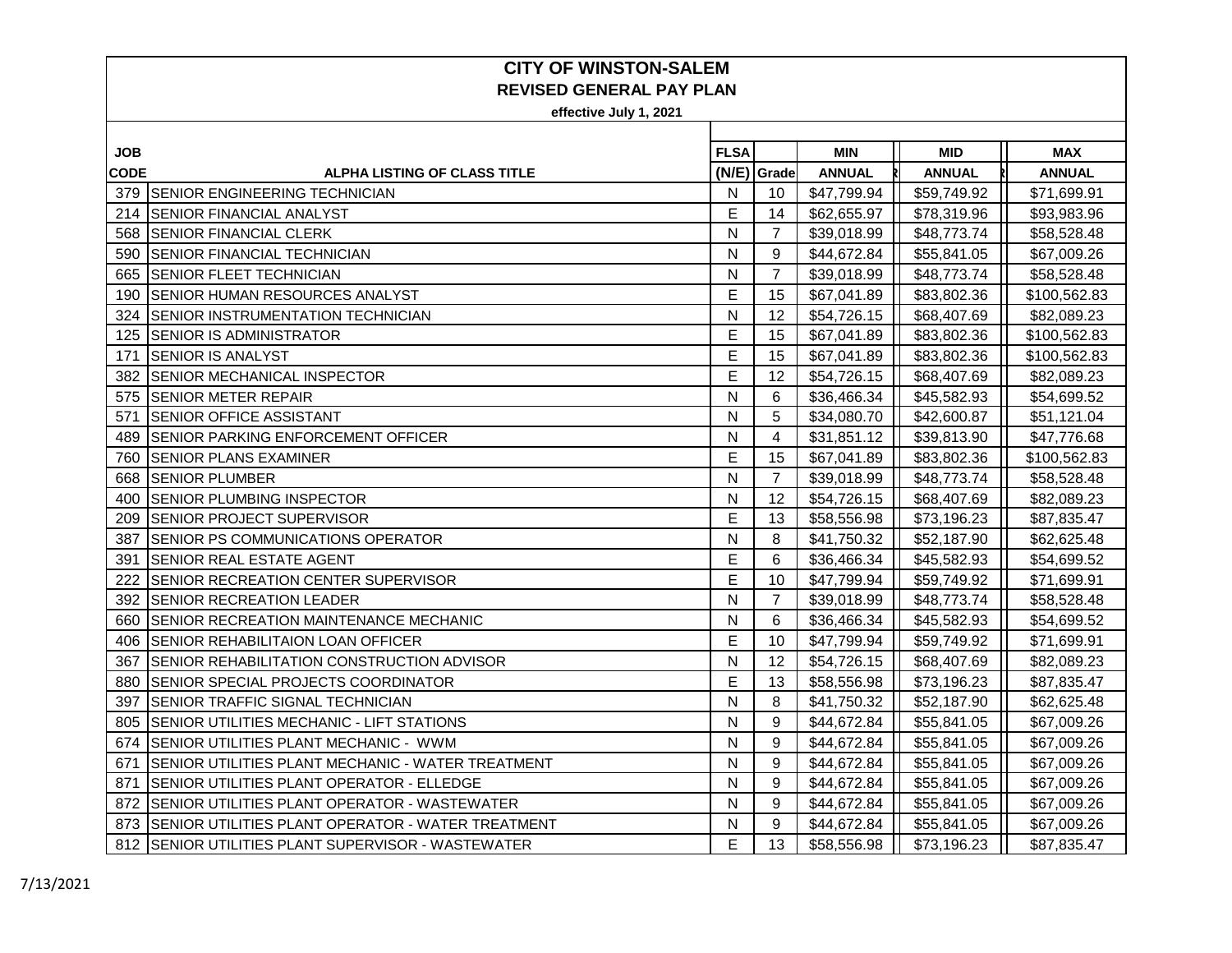| JOB         |                                                         | <b>FLSA</b> |             | MIN           | <b>MID</b>    | <b>MAX</b>    |
|-------------|---------------------------------------------------------|-------------|-------------|---------------|---------------|---------------|
| <b>CODE</b> | <b>ALPHA LISTING OF CLASS TITLE</b>                     |             | (N/E) Grade | <b>ANNUAL</b> | <b>ANNUAL</b> | <b>ANNUAL</b> |
|             | 813 SENIOR UTILITIES PLANT SUPERVISOR - WATER TREATMENT | Е           | 13          | \$58,556.98   | \$73,196.23   | \$87,835.47   |
| 780         | <b>SENIOR VIDEO PRODUCER</b>                            | E           | 11          | \$51,145.94   | \$63,932.42   | \$76,718.90   |
| 429         | <b>SENIOR VIDEO PRODUCTIONS SPECIALIST</b>              | N           | 11          | \$51,145.94   | \$63,932.42   | \$76,718.90   |
| 578         | <b>SENIOR WAREHOUSE CLERK</b>                           | N           | 6           | \$36,466.34   | \$45,582.93   | \$54,699.52   |
| 676         | <b>SENIOR WATER SERVICER - METER</b>                    | N           | 6           | \$36,466.34   | \$45,582.93   | \$54,699.52   |
| 577         | <b>SENIOR WEIGHMASTER</b>                               | N           | 6           | \$36,466.34   | \$45,582.93   | \$54,699.52   |
| 398         | <b>SENIOR ZONING INSPECTOR</b>                          | Е           | 12          | \$54,726.15   | \$68,407.69   | \$82,089.23   |
| 675         | <b>SERVICE WRITER</b>                                   | N           | 3           | \$29,767.40   | \$37,209.25   | \$44,651.10   |
| 835         | <b>SMALL BUSINESS DEVELOPMENT MANAGER</b>               | Е           | 14          | \$62,655.97   | \$78,319.96   | \$93,983.96   |
| 838         | SMALL BUSINESS DEVELOPMENT SPECIALIST                   | E           | 9           | \$44,672.84   | \$55,841.05   | \$67,009.26   |
| 182         | SOLID WASTE ADMINISTRATION SUPERVISOR                   | E           | 14          | \$62,655.97   | \$78,319.96   | \$93,983.96   |
| 448         | SOLID WASTE ENGINEERING SUPERVISOR                      | E           | 18          | \$82,129.20   | \$102,661.49  | \$123,193.79  |
| 183         | <b>SOLID WASTE OPERATIONS ANALYST</b>                   | E           | 13          | \$58,556.98   | \$73,196.23   | \$87,835.47   |
| 789         | SOLID WASTE OPERATIONS SUPERVISOR                       | E           | 12          | \$54,726.15   | \$68,407.69   | \$82,089.23   |
| 799         | SOLID WASTE SUPERVISOR                                  | Е           | 11          | \$51,145.94   | \$63,932.42   | \$76,718.90   |
| 642         | <b>SPECIAL FACILITIES SUPERINTENDENT</b>                | E           | 16          | \$71,734.82   | \$89,668.53   | \$107,602.23  |
| 108         | <b>SPECIAL FACILITIES/ATHLETIC SUPV</b>                 | E           | 12          | \$54,726.15   | \$68,407.69   | \$82,089.23   |
| 227         | <b>SPECIAL PROJECTS COORDINATOR</b>                     | E           | 11          | \$51,145.94   | \$63,932.42   | \$76,718.90   |
| 795         | <b>STORMWATER CIVIL ENGINEER</b>                        | E           | 14          | \$62,655.97   | \$78,319.96   | \$93,983.96   |
| 467         | <b>STORMWATER INSPECTOR</b>                             | E           | 11          | \$51,145.94   | \$63,932.42   | \$76,718.90   |
| 461         | <b>STORMWATER OPERATIONS ANALYST</b>                    | Е           | 14          | \$62,655.97   | \$78,319.96   | \$93,983.96   |
| 295         | <b>STORMWATER OPERATIONS SUPERVISOR</b>                 | E           | 13          | \$58,556.98   | \$73,196.23   | \$87,835.47   |
| 459         | <b>STORMWATER TECHNICIAN</b>                            | N           | 9           | \$44,672.84   | \$55,841.05   | \$67,009.26   |
| 177         | STRATEGIC INITIATIVES COORDINATOR                       | E           | 17          | \$76,756.26   | \$95,945.32   | \$115,134.39  |
| 404         | <b>STREET LIGHTING SPECIALIST</b>                       | E           | 6           | \$36,466.34   | \$45,582.93   | \$54,699.52   |
| 403         | <b>STREETS SUPERVISOR</b>                               | Е           | 11          | \$51,145.94   | \$63,932.42   | \$76,718.90   |
| 407         | <b>SURVEY PARTY CHIEF</b>                               | N           | 12          | \$54,726.15   | \$68,407.69   | \$82,089.23   |
| 411         | <b>SURVEY TECHNICIAN</b>                                | N           | 6           | \$36,466.34   | \$45,582.93   | \$54,699.52   |
| 413         | <b>SURVEY WORKER</b>                                    | N           | 3           | \$29,767.40   | \$37,209.25   | \$44,651.10   |
| 755         | <b>SUSTAINABILITY PROGRAM MANAGER</b>                   | E           | 14          | \$62,655.97   | \$78,319.96   | \$93,983.96   |
| 681         | <b>TEAM LEADER</b>                                      | N           | 10          | \$47,799.94   | \$59,749.92   | \$71,699.91   |
|             | 576   TELEPHONE RESPONSE OPERATOR                       | N           | 4           | \$31,851.12   | \$39,813.90   | \$47,776.68   |
| 236         | <b>THERAPEUTIC RECREATION PROGRAM SUPV</b>              | E           | 9           | \$44,672.84   | \$55,841.05   | \$67,009.26   |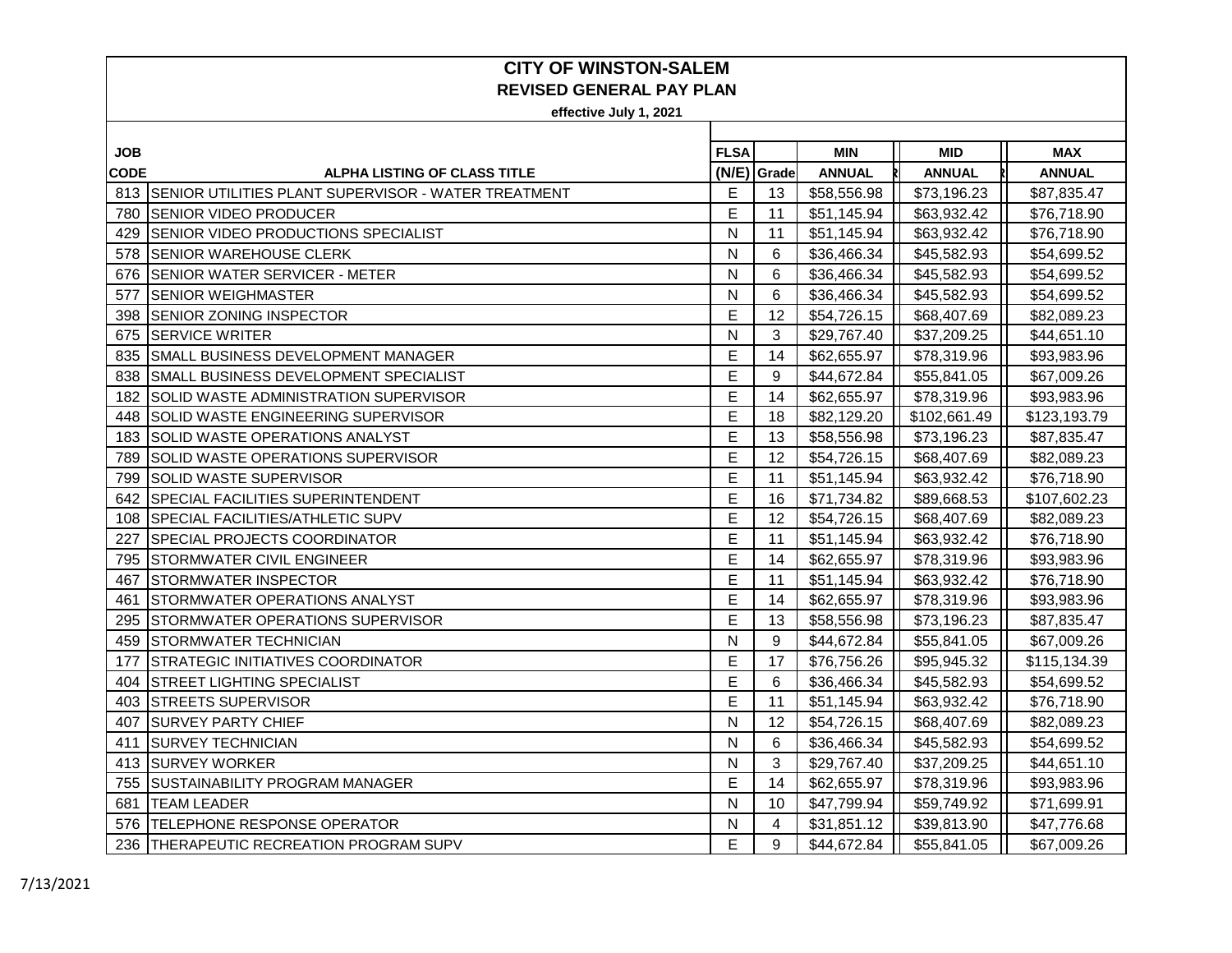| <b>JOB</b>  |                                                   | <b>FLSA</b> |                | <b>MIN</b>    | <b>MID</b>    | <b>MAX</b>    |
|-------------|---------------------------------------------------|-------------|----------------|---------------|---------------|---------------|
| <b>CODE</b> | <b>ALPHA LISTING OF CLASS TITLE</b>               |             | (N/E) Grade    | <b>ANNUAL</b> | <b>ANNUAL</b> | <b>ANNUAL</b> |
| 740         | <b>TRADES HELPER</b>                              | N           | 5              | \$34,080.70   | \$42,600.87   | \$51,121.04   |
| 744         | <b>TRADES HELPER - HVAC</b>                       | N           | 5              | \$34,080.70   | \$42,600.87   | \$51,121.04   |
| 747         | <b>TRADES HELPER - URBAN FORESTRY</b>             | N           | 5              | \$34,080.70   | \$42,600.87   | \$51,121.04   |
| 415         | <b>TRAFFIC ELECTRONICS TECHNICIAN</b>             | N           | 8              | \$41,750.32   | \$52,187.90   | \$62,625.48   |
| 742         | <b>TRAFFIC MAINTENANCE COORDINATOR</b>            | N           | $\overline{7}$ | \$39,018.99   | \$48,773.74   | \$58,528.48   |
| 418         | <b>TRAFFIC MAINTENANCE SUPERVISOR</b>             | E           | 11             | \$51,145.94   | \$63,932.42   | \$76,718.90   |
| 743         | <b>TRAFFIC MAINTENANCE WORKER</b>                 | N           | 5              | \$34,080.70   | \$42,600.87   | \$51,121.04   |
| 682         | <b>TRAFFIC SIGN MAKER</b>                         | N           | 5              | \$34,080.70   | \$42,600.87   | \$51,121.04   |
| 468         | <b>TRAFFIC SIGNAL SYSTEM SUPERVISOR</b>           | N           | 13             | \$58,556.98   | \$73,196.23   | \$87,835.47   |
| 511         | ITRAFFIC SIGNAL SYSTEMS TECHNICIAN                | N           | 9              | \$44,672.84   | \$55,841.05   | \$67,009.26   |
| 421         | <b>TRAFFIC SIGNAL TECHNICIAN</b>                  | N           | $\overline{7}$ | \$39,018.99   | \$48,773.74   | \$58,528.48   |
| 126         | <b>TRANSPORTATION ENGINEER</b>                    | E           | 15             | \$67,041.89   | \$83,802.36   | \$100,562.83  |
| 775         | <b>TRANSPORTATION FINANCIAL MANAGER</b>           | E           | 15             | \$67,041.89   | \$83,802.36   | \$100,562.83  |
| 456         | TRANSPORTATION OPERATIONS MANAGER                 | E           | 17             | \$76,756.26   | \$95,945.32   | \$115,134.39  |
| 455         | <b>ITRANSPORTATION PLANNER</b>                    | E           | 10             | \$47,799.94   | \$59,749.92   | \$71,699.91   |
| 457         | <b>TRANSPORTATION PRINCIPAL PLANNER</b>           | Е           | 15             | \$67,041.89   | \$83,802.36   | \$100,562.83  |
| 460         | <b>TRANSPORTATION PROJECT PLANNER</b>             | E           | 11             | \$51,145.94   | \$63,932.42   | \$76,718.90   |
| 776         | <b>TREASURY MANAGER</b>                           | E           | 16             | \$71,734.82   | \$89,668.53   | \$107,602.23  |
| 684         | <b>TREE TRIMMER - PFM</b>                         | N           | 6              | \$36,466.34   | \$45,582.93   | \$54,699.52   |
| 243         | <b>IURBAN FORESTER - PFM</b>                      | E           | 10             | \$47,799.94   | \$59,749.92   | \$71,699.91   |
| 463         | UTILITIES BILLING SYSTEM SPECIALIST               | N           | $\overline{7}$ | \$39,018.99   | \$48,773.74   | \$58,528.48   |
| 239         | <b>IUTILITIES CAPITAL PROJECT ENGINEER</b>        | E           | 17             | \$76,756.26   | \$95,945.32   | \$115,134.39  |
| 803         | UTILITIES CUSTOMER SERVICE MANAGER                | E           | 15             | \$67,041.89   | \$83,802.36   | \$100,562.83  |
| 273         | UTILITIES ELECTRICAL SPECIALIST                   | N           | 9              | \$44,672.84   | \$55,841.05   | \$67,009.26   |
| 778         | IUTILITIES FINANCIAL ANALYST                      | E           | 12             | \$54,726.15   | \$68,407.69   | \$82,089.23   |
| 878         | <b>JUTILITIES OPERATIONS SPECIALIST - C&amp;M</b> | N           | $\overline{7}$ | \$39,018.99   | \$48,773.74   | \$58,528.48   |
| 879         | <b>IUTILITIES OPERATIONS SPECIALIST - METER</b>   | N           | 7              | \$39,018.99   | \$48,773.74   | \$58,528.48   |
| 950         | UTILITIES PLANT MECHANIC - LIFT                   | N           | 8              | \$41,750.32   | \$52,187.90   | \$62,625.48   |
| 951         | UTILITIES PLANT MECHANIC - WATER TREATMENT        | N           | 8              | \$41,750.32   | \$52,187.90   | \$62,625.48   |
| 952         | UTILITIES PLANT MECHANIC - WWM                    | N           | 8              | \$41,750.32   | \$52,187.90   | \$62,625.48   |
| 953         | UTILITIES PLANT OPERATOR - ELLEDGE                | N           | 8              | \$41,750.32   | \$52,187.90   | \$62,625.48   |
| 954         | UTILITIES PLANT OPERATOR - WASTEWATER             | N           | 8              | \$41,750.32   | \$52,187.90   | \$62,625.48   |
|             | 955 UTILITIES PLANT OPERATOR - WATER TREATMENT    | N           | 8              | \$41,750.32   | \$52,187.90   | \$62,625.48   |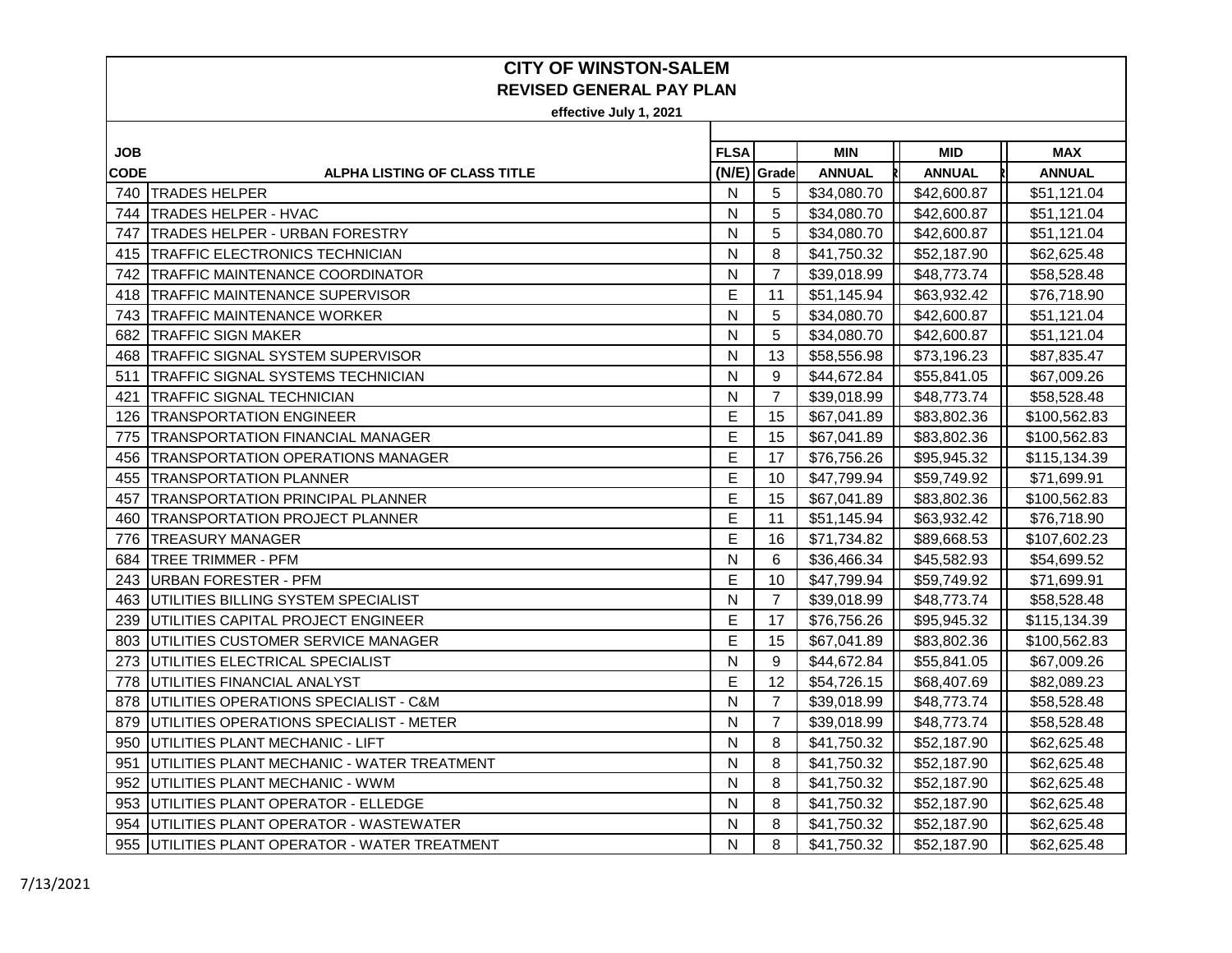| JOB. |                                                 | <b>FLSA</b> |             | <b>MIN</b>    | <b>MID</b>    | <b>MAX</b>    |
|------|-------------------------------------------------|-------------|-------------|---------------|---------------|---------------|
| CODE | <b>ALPHA LISTING OF CLASS TITLE</b>             |             | (N/E) Grade | <b>ANNUAL</b> | <b>ANNUAL</b> | <b>ANNUAL</b> |
|      | 956 UTILITIES PLANT OPERATOR - WWM              | N           | 8           | \$41,750.32   | \$52,187.90   | \$62,625.48   |
| 957  | UTILITIES PLANT SUPERVISOR - DRYER              | Е           | 12          | \$54,726.15   | \$68,407.69   | \$82,089.23   |
| 958  | UTILITIES PLANT SUPERVISOR - SOLID WASTE        | Е           | 12          | \$54,726.15   | \$68,407.69   | \$82,089.23   |
| 959  | UTILITIES PLANT SUPERVISOR - WASTEWATER         | E           | 12          | \$54,726.15   | \$68,407.69   | \$82,089.23   |
| 599  | UTILITIES PLANT SUPERVISOR - WATER TREATMENT    | E           | 12          | \$54,726.15   | \$68,407.69   | \$82,089.23   |
| 771  | UTILITIES PUBLIC INFORMATION OFFICER            | E           | 13          | \$58,556.98   | \$73,196.23   | \$87,835.47   |
| 441  | IUTILITIES SERVICES COMMUNICATIONS COORDINATOR  | E           | 12          | \$54,726.15   | \$68,407.69   | \$82,089.23   |
| 439  | UTILITIES SERVICES COORDINATOR                  | E           | 11          | \$51,145.94   | \$63,932.42   | \$76,718.90   |
| 960  | UTILITIES SUPERVISOR - C&M                      | E           | 12          | \$54,726.15   | \$68,407.69   | \$82,089.23   |
| 961  | UTILITIES SUPERVISOR - COLLECTIONS              | E           | 12          | \$54,726.15   | \$68,407.69   | \$82,089.23   |
| 962  | UTILITIES SUPERVISOR - GIS                      | E           | 12          | \$54,726.15   | \$68,407.69   | \$82,089.23   |
| 963  | UTILITIES SUPERVISOR - SECOND SHIFT - C&M       | E           | 12          | \$54,726.15   | \$68,407.69   | \$82,089.23   |
| 964  | UTILITIES SUPERVISOR - TECHNICIANS              | E           | 12          | \$54,726.15   | \$68,407.69   | \$82,089.23   |
| 965  | UTILITIES SUPERVISOR - WASTEWATER               | E           | 12          | \$54,726.15   | \$68,407.69   | \$82,089.23   |
| 966  | UTILITIES SUPERVISOR - WATER TREATMENT          | Е           | 12          | \$54,726.15   | \$68,407.69   | \$82,089.23   |
| 967  | UTILITIES SUPERVISOR - WWM                      | E           | 12          | \$54,726.15   | \$68,407.69   | \$82,089.23   |
| 797  | UTILITIES WAREHOUSE MANAGER                     | N           | 12          | \$54,726.15   | \$68,407.69   | \$82,089.23   |
| 070  | <b>VEGETATION MANAGEMENT DIRECTOR</b>           | E           | 16          | \$71,734.82   | \$89,668.53   | \$107,602.23  |
| 360  | IVEGETATION MANAGEMENT SUPERVISOR               | E           | 11          | \$51,145.94   | \$63,932.42   | \$76,718.90   |
| 422  | <b>VEHICLE FOR HIRE INSPECTOR</b>               | N           | 6           | \$36,466.34   | \$45,582.93   | \$54,699.52   |
| 970  | <b>VEHICLE OPERATOR - PFM</b>                   | N           | 3           | \$29,767.40   | \$37,209.25   | \$44,651.10   |
| 971  | VEHICLE OPERATOR - SANITATION                   | N           | 3           | \$29,767.40   | \$37,209.25   | \$44,651.10   |
| 500  | <b>VICTIM ASSISTANCE COORDINATOR</b>            | N           | 9           | \$44,672.84   | \$55,841.05   | \$67,009.26   |
| 427  | VIDEO PRODUCTIONS SPECIALIST                    | N           | 10          | \$47,799.94   | \$59,749.92   | \$71,699.91   |
| 582  | <b>WAREHOUSE CLERK</b>                          | N           | 4           | \$31,851.12   | \$39,813.90   | \$47,776.68   |
| 614  | <b>WAREHOUSE INVENTORY SPECIALIST</b>           | N           | 8           | \$41,750.32   | \$52,187.90   | \$62,625.48   |
| 585  | <b>WAREHOUSE SUPERVISOR</b>                     | N           | 9           | \$44,672.84   | \$55,841.05   | \$67,009.26   |
| 434  | <b>WASTE RESIDUALS TECHNICIAN - DRYER</b>       | N           | 8           | \$41,750.32   | \$52,187.90   | \$62,625.48   |
| 435  | <b>WASTEWATER COLLECTION SYS SUPV - C&amp;M</b> | E           | 13          | \$58,556.98   | \$73,196.23   | \$87,835.47   |
| 241  | <b>WASTEWATER PLANT SUPERINTENDENT</b>          | E           | 19          | \$87,878.24   | \$109,847.80  | \$131,817.36  |
| 442  | <b>WATER SERVICE FIELD SUPERVISOR - METER</b>   | E           | 9           | \$44,672.84   | \$55,841.05   | \$67,009.26   |
| 748  | <b>WATER SERVICER - METER</b>                   | N           | 4           | \$31,851.12   | \$39,813.90   | \$47,776.68   |
|      | 444 WATER SERVICES INSPECTOR - METER            | N           | 6           | \$36,466.34   | \$45,582.93   | \$54,699.52   |